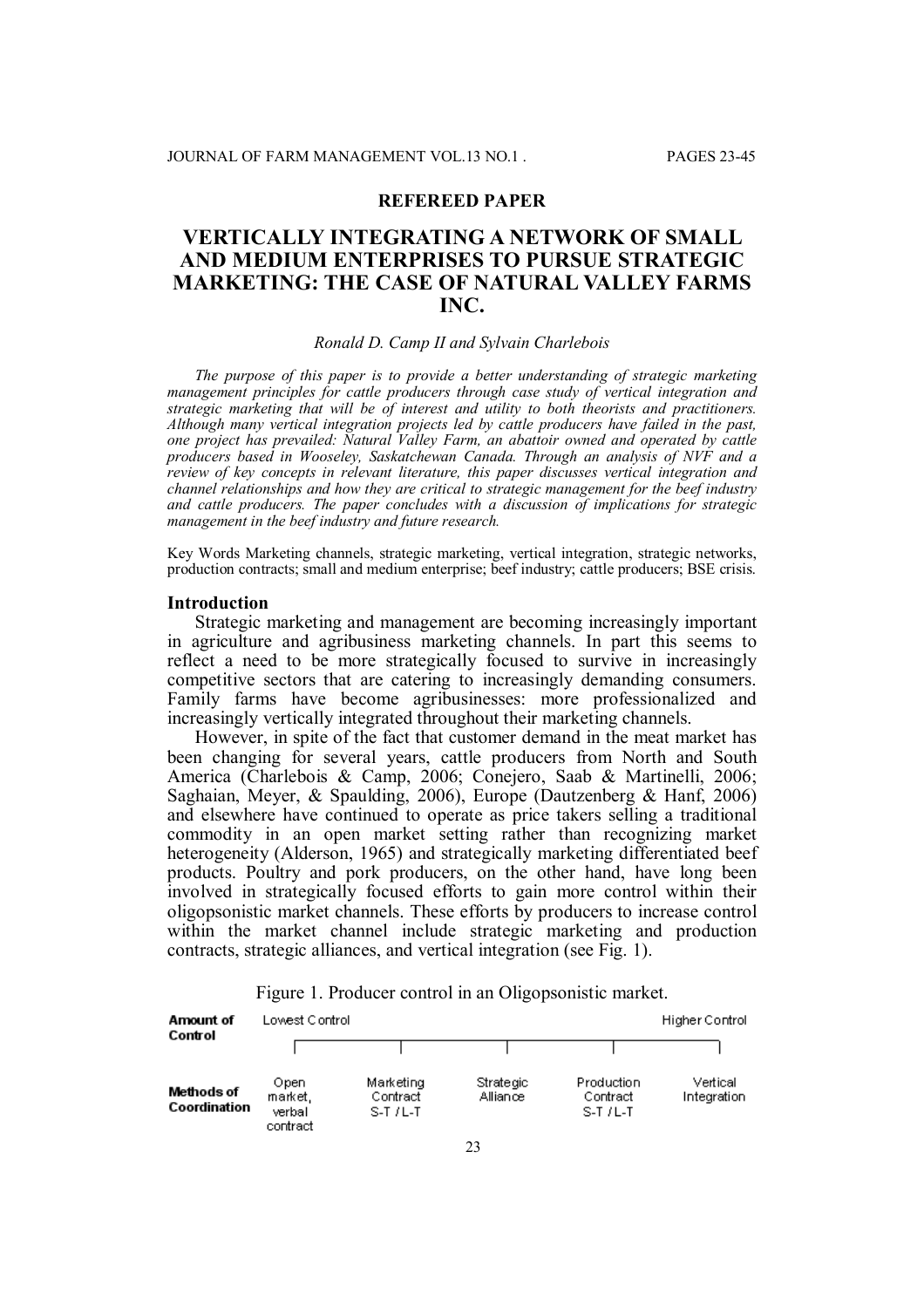In many significant ways, the poultry, pork, and beef industries are similar. Producers in these three industry sectors face economic factors that seem to encourage vertical integration that supports strategic marketing. However, beef producers significantly lag producers in the other two sectors in terms of both vertical integration and strategic marketing, raising the following question:

 What barriers prevent cattle producers from vertically integrating within their market channels and taking a more strategic approach to beef marketing?

In 2005 a group of beef producers in Saskatchewan, Canada overcame the barriers to vertical integration to form Natural Valley Farms (NVF). This presented the authors of this paper with a unique opportunity to study (a) factors that had previously hindered producers from vertically integrating and (b) factors that uniquely allowed the NVF producers to overcome those barriers to integration. Current events suggested that the Bovine Spongiform Encephalopathy (BSE) crisis played a role in this process.

In 2003 the BSE crisis in Canada led to an array of cattle industry initiatives that were more strategic in nature, including cattle producerinitiated vertical integration into slaughtering and packing plant facilities. However, while more than 350 of these projects were reported across Canada between May, 2003 and October, 2005, only three federally licensed<sup>1</sup> ventures were successful to that time<sup>2</sup>, suggesting that more than crisis was involved in successful vertical integration cases. One of these successful ventures was Natural Valley Farms Inc. The development of this venture led to a second, general research question:

 What factors allow cattle producers to overcome barriers to vertical integration within their market channels and take a more strategic approach to beef marketing?

Many strategic projects led by cattle producers to increase control over marketing channels through vertical integration have failed in the past and many strategic initiatives that went ahead after BSE will most likely never be realized. However, the existing body of literature and theory provides inadequate guidance for improving the outlook for beef producers. This project was intended to improve our theoretic understanding of strategic marketing and channel management issues for beef producers. Our paper lays out the qualitative approach used to address the general research questions above. It then presents an overview of the current literature as it applies to increasing control within a market chain in order to allow producers to market more strategically. From this overview we developed a set of more specific research questions that were presented to the research subjects. The six semistructured interview questions (presented at the end of the literature review section) were used to develop our conceptual model of vertical integration and

<sup>1. (</sup>i.e. allowed to export abroad)

<sup>2.</sup> At least one project, Rancher's Beef Ltd., in the Canadian province of Alberta, started its operations in the summer of 2006 (Calgary Herald, 2006).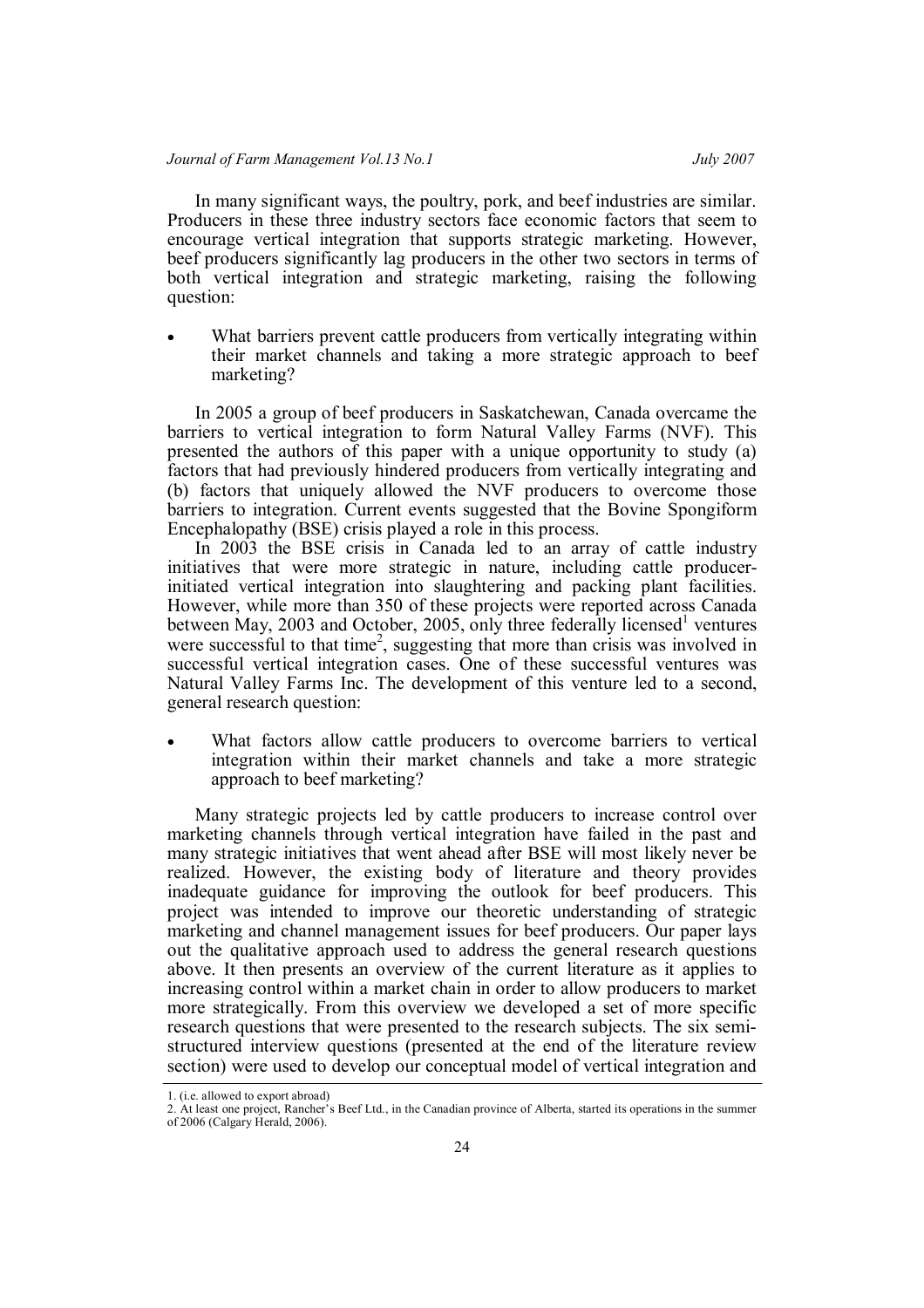strategic marketing in the beef industry.

In order to build our model for the reader, we present some of the key elements of the beef industry, an outline of the important events that occurred during the Canadian BSE crisis that struck the beef industry in 2003, and a brief description of the NVF business model. We then draw out key factors associated with channel relationships, vertical integration, and strategic networks through iterations between existing literature and data from interviews with the NVF principals, explain how these factors are critical to strategic management for the beef industry and cattle producers, and develop a table of theoretical factors for vertical integration and strategic marketing in the beef industry. The paper concludes with a discussion of implications for future research and theory development.

## **Literature Review and Overview of the Canadian Cattle and Packing Industry**

The beef industry is composed of multiple segments (see Fig. 1) that extend from feed producers to food distributors. Two of these segments, feedlots and meat packers, were analyzed for this case study. Feedlots are confinement-feeding operations where the animals are essentially fed finishing rations before slaughter (Katz & Boland, 2000). Feedlots are the main production segment that interacts with packers on a regular basis. The following sections explain these two industry segments.





## *Cattle Producers*.

The intrinsic structure of cattle production works against coordination and collaboration between cattle producers. Cattle ranchers are geographically dispersed small business operators<sup>3</sup>, making horizontal coordination between them difficult (Lamb & Beshear, 1998). Feedlots are also geographically dispersed. Geographic isolation has been shown to make vertical coordination and strategic management difficult. In New Zealand, small, dispersed dairy operations were found to lack "the collegiality of colleagues with whom to explore or reframe ideas… [or the ability to absorb] negative outcomes or time dependent solutions" (Sligo, Massey & Lewis, 2005: 459) that are necessary for long-term strategic decision-making. This suggests that geographic dispersion and a general lack of collegiality may be endemic barriers to communication, coordination and control for producers in the beef industry.

Long-term strategic decision-making is critical for meeting the changing demands of consumers. Most cattle producers appear to conceptualize beef as

<sup>3.</sup> For example, feedlots in Saskatchewan are supplied by more than 20,000 cow-calf operations. Most of these operations have less than 150 head in capacity, and are often considered hobby farms.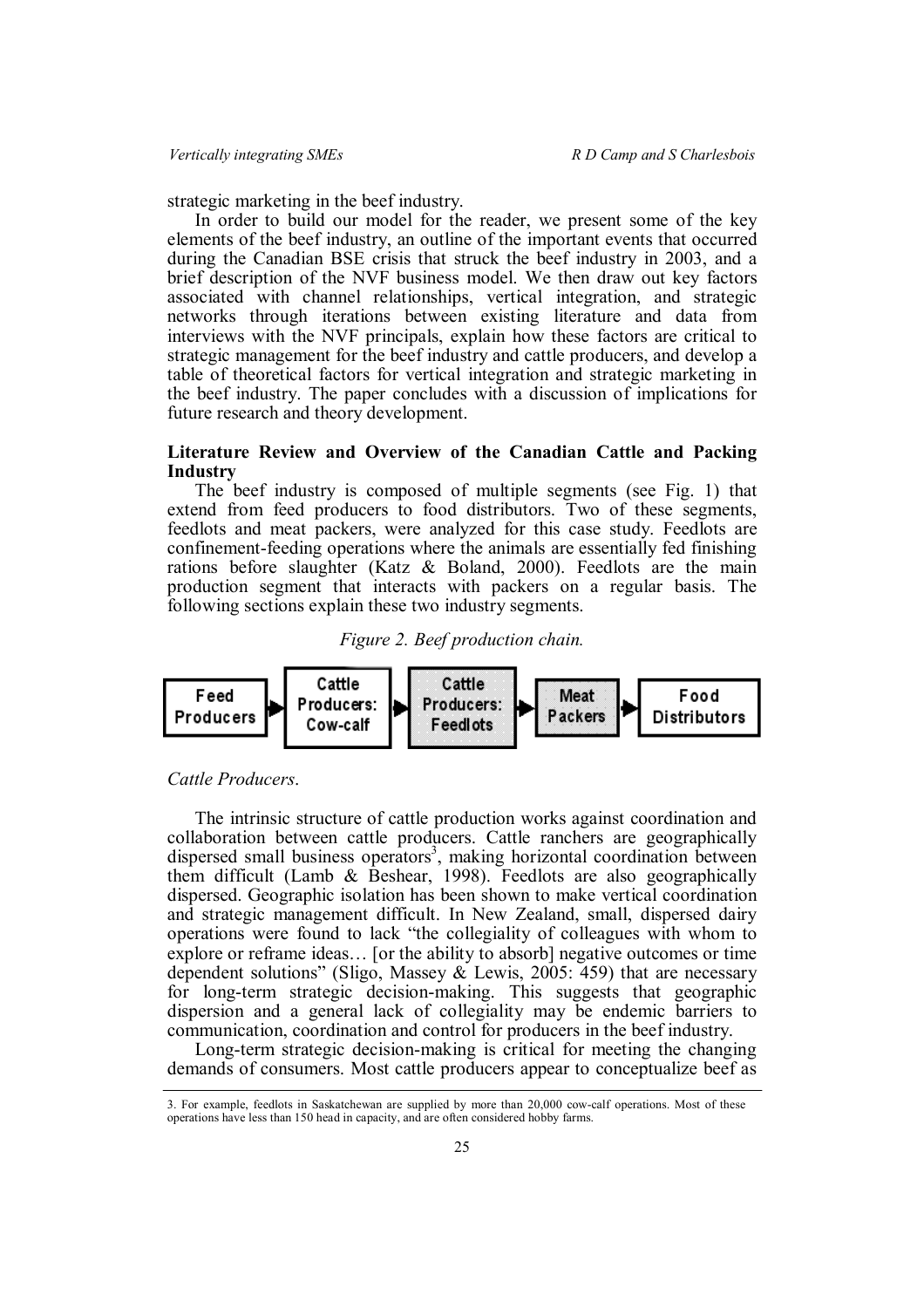a more or less uniform, traditional commodity. To become strategically focused, therefore, cattlemen running small operations need help to look at marketing problems in a different way, especially if they are to effectively deal with the imbalances created through their small size and industry context (Sligo, Massey & Lewis, 2005). However, geographic dispersion makes it more difficult to regularly exchange extensive quality information, to discuss options to current systems and structures, or to develop the trust necessary for collaboration (Sligo, Massey & Lewis, 2005). These factors may limit potential collaboration that could lead to extensive projects between cattlemen and strategic marketing of beef products. These factors may also militate against the development of a long-term strategic vision of products or markets by cattle producers, if information exchange regarding product quality, consumer preferences, etc. is a prerequisite for the development of strategic vision.

The individualistic culture of American and Canadian cattlemen further limits coordination at the production level. Cattle producers have traditionally resisted "all efforts to cooperate and to develop either horizontal or vertical coordination mechanisms" (Kularantna, Spriggs & Storey, 2001: 12). Lack of coordination precludes bringing together information that would indicate either common goals or market trends that indicate a need for change within the industry. For example, prior to the Canadian BSE crisis, cattle producers seem to have perceived neither a significant threat nor a common, superordinate set of goals that would have encouraged a high level of collaboration or strategic thinking (Charlebois & Camp, 2006). Goal compatibility between cattle producers is uncommon and Canadian cattle producers' individual goals are rarely based on strategic consumer concerns.

### *Meat Packers*.

The next segment of the supply chain is the packing industry. It is highly competitive, with difficult-to-manage, variable margins (Hursh, 2004). The industry primarily buys cattle from producers to slaughter, cut, and package as beef for sale to food distributors. Market dynamics facing packers are different from those facing producers (Joshi & Campbell, 2003). For packers, market demand is critical. Unlike cattle producers, food distributors (the customers of the packers) base their marketing strategy on market demand (Charlebois  $\&$ Camp, 2006). In this segment it is important to manage market cycles for beef, as beef prices are relatively inelastic. Furthermore, the packing industry is dominated by daunting, publicly traded conglomerates that have access to seemingly unlimited resources (Charlebois & Camp, 2006) requiring new entrants to have major financial resources. In this environment, packers must have significant knowledge of branding (Hermann, Thompson & Krischik-Bautz, 2002), must be responsive to food safety issues and concerns (Spriggs & Isaac, 2001), and have professionalized management capabilities in order to be competitive.

Across the world, a handful of large meat packers are able to dictate how livestock producers must behave to participate in the market (Harvard Law Review, 2004). Through vertical integration and consolidation, these meat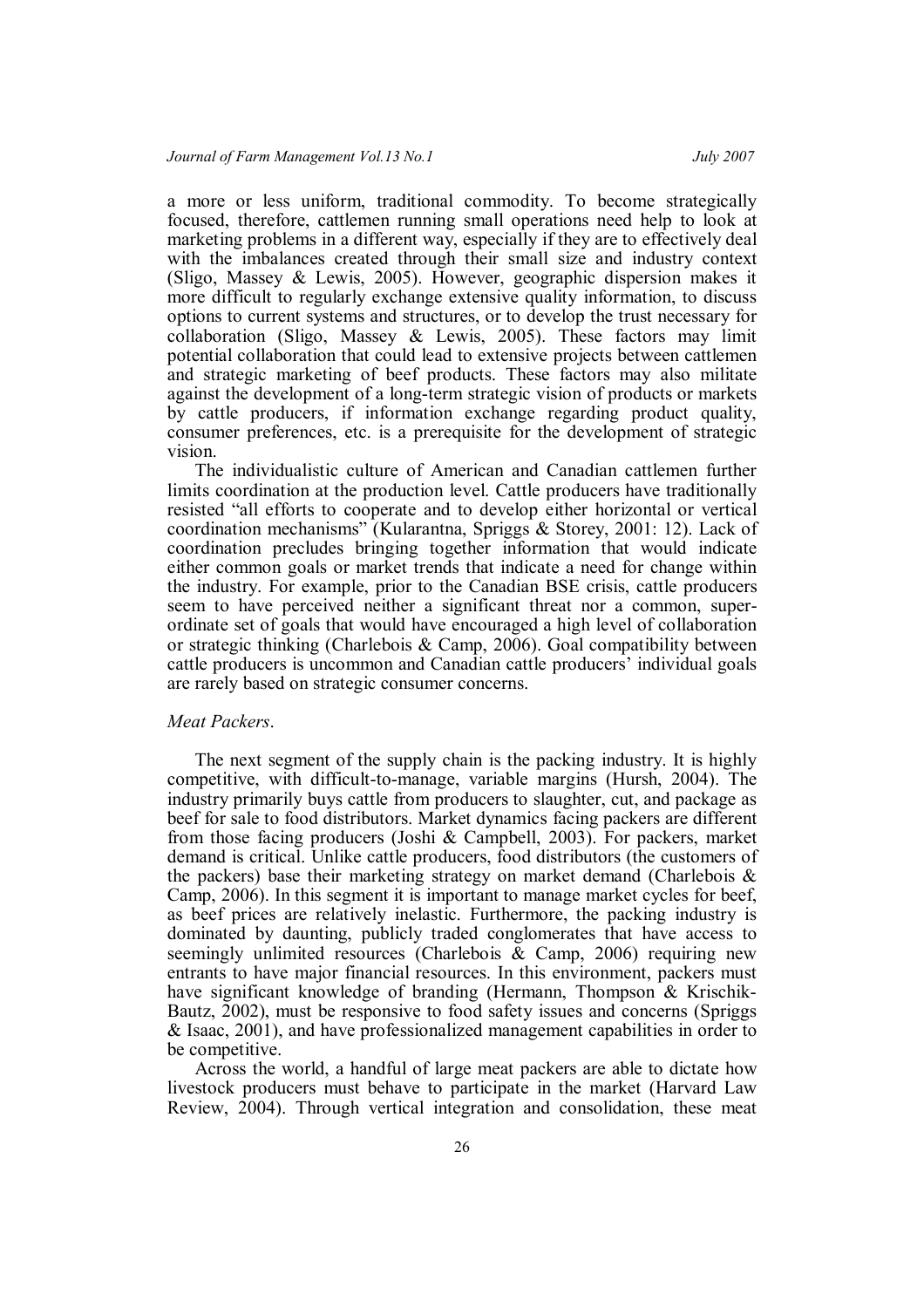packers have created an oligopsonistic market, with the top four packers in Canada and in the USA controlling 85% and 70% of their respective markets (Grier, 2005), distorting power relations between producers and packers.

The normal state for the cattle industry, on the other hand, is a low degree of vertical integration of cattle production and meatpacking, with cattle producers being in an inferior position<sup>4</sup>. Competing with publicly traded, integrated conglomerates requires substantial economic surplus. The capital requirements for vertical integration into packing operations exceed \$40 million, creating a barrier to entry for small and medium-sized cattle producers. In addition, different segments of the supply chain require different managerial skills and practices that may have been beyond the entrepreneurial knowledge, skills and abilities (KSAs) acquired through the management of most small and medium enterprises. Few cattle producers are believed to have the KSAs necessary to manage a professional packing operation. Because of these differences, beef safety scares impact cattle producers and packers differently (Saghaian, Meyer, & Spaulding, 2006) with disparities in access to resources within the feedlot-packer dyad favouring packers (Grier, 2005).

When beef prices increase, cattle producers benefit. However, when there are too many cattle on the market, excess cattle are essentially worthless to packers (Grier, 2005). Cattle producers are therefore pressured to lower prices, while the meat packers realize high profit margins due to an inelastic supply curve for beef (Katz  $\&$  Boland, 2000) and are subject to financial disincentives to reduce retail beef prices. As Boame, Parsons, and Trant reported to the Canadian government, "Food processors and retailers are normally reluctant to reduce the price of a particular meat product, such as beef, in relation to pork or chicken, as shoppers are quick to substitute one meat product for another" (2004: 6). Reducing beef prices would put pressure on processors to reduce prices for pork and poultry as well.

While livestock prices may vary wildly in the short term due to these types of shocks, operating costs tend to be sticky (Saghaian, Meyer & Spaulding, 2006). During the Canadian BSE crisis this situation resulted in an oversupply at the level of the producers who continued to accrue costs as they waited to sell their cattle. In this type of situation the financial impact on cattle producers can become grave.

#### **Changing Market Demand**

In countries around the world cattle producers and packers are losing market share to other producers in the meat complex, such as poultry and pork (Conejero, Saab, & Martinelli, 2006). In Canada over the past 20 years beef has lost 25 percent of the meat market share to poultry and pork (Charlebois  $\&$ Camp, 2006). This lost market share has been attributed to several causes, including cost (beef is often the most expensive meat at the counter), responsiveness, and safety.

The beef industry's failure to achieve a greater vertical coordination and its associated communication benefits has kept it from transforming itself into a more consumer-driven industry (Lamb & Beshear, 1998). Although

<sup>4.</sup> Unlike the beef industry, most vertical integrators in the hog and poultry industry have long been profitable (Jensen*, Kehrberg, & Thomas, 1962*) and have been able to reduce opportunistic behaviour.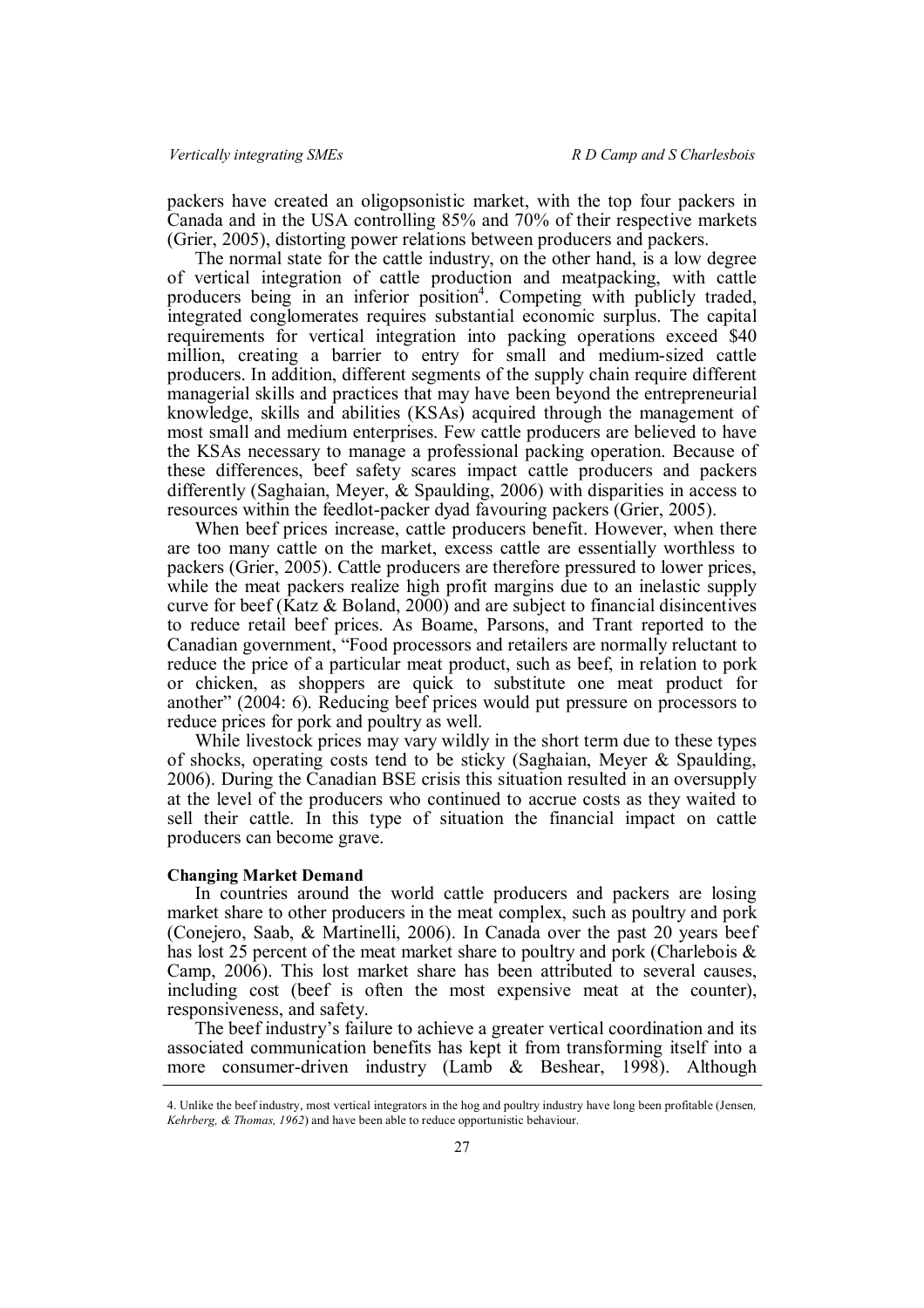consumers are increasingly concerned about chemical residues and food attributes that relate to health, "the traditional beef marketing system fails to transfer information about what is considered to be the best product to the producer" (Kularantna, Spriggs, & Storey, 2001: 119).

Consumers are increasingly concerned with the physical, convenience and informational product attributes of food (Ubilava, 2006). During times of food scandals, such as the BSE crises, consumers become increasingly aware and concerned about food safety, quality and transparency in the system that provides that food (Dautzenberg & Hanf, 2006). Historically, cattle producers have been somewhat unresponsive to these changing concerns (beyond compliance with changing government safety regulations). This lack of responsiveness by producers to these concerns may have been a function of a lack of access to channel information regarding customer concerns or a lack of information regarding consumers' willingness to pay "for various meat attributes and about the long run market share potential of products with or without these attributes in the grocery store and in the market as a whole" (Ubilava, 2006). The dominant packer-producer sales schemes, in which prices are set before specific cattle are sent to packing plants, neither communicate the genetic improvements (in terms of weight gain, conformation, and herd productivity) required to affect cattle's performance (Conejero, Saab & Martinelli, 2006) nor compensate producers for making these improvements.

Kadirov and Varey (2005) have argued that marketing systems should strive for marketplace wisdom, where participants (beef producers) are always focused on future goals, not just on surviving in a hostile or uncertain environment. Marketplace wisdom that allows a marketing system to recognize uncertainty will eventually lead to an incremental progression of greater market knowledge and the understanding of consumer demand, that can lead to the attainment of a sustainable existence. The understanding of consumer demand is not necessarily about survival to become sustainable, but it is rather the process of realizing a true purposiveness of a marketing system by attaining marketplace wisdom (Martin, Stewart & Matta, 2005). Overcoming market uncertainty may require the formation of integrative relationships with counterparts from the same network.

This initial assessment of the beef industry suggested several refinements on the two general research questions raised at the beginning of our paper. Questions were clustered in five general content areas:

- What were the issues associated with communication with and between beef producers?
- What were the trust, scepticism and uncertainty issues among beef producers and how did the founders address them?
- What were the issues pertaining to goals and Goal compatibility?
- What investment and financial issues were associated with the formation of NVF?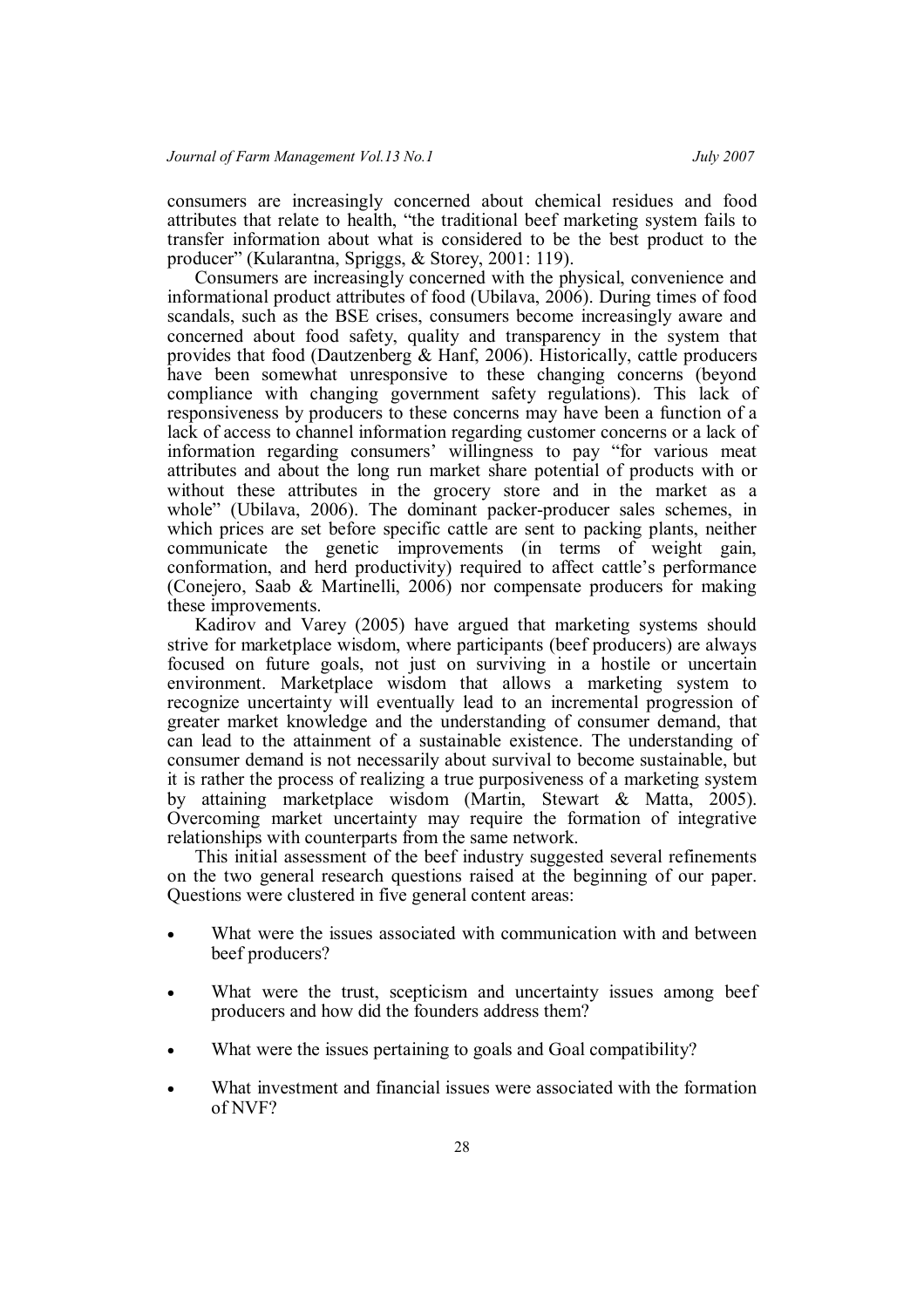*Vertically integrating SMEs R D Camp and S Charlesbois*

 What were the issues pertaining to levels and methods of integrating beef producers?

#### **Methodology**

This article is meant to identify and explain key managerial principles for vertical integration and strategic management in the cattle industry. Using Yin's (1994) methodology for exploratory theory development, this study builds on existing theories through a case study that explores the execution of vertical integration in the cattle industry. This study analyzes holistic data referring to Natural Valley Farms, a successful vertical integration by a network of cattle producers. This case study then develops a theoretical perspective through a discussion of vertical integration and strategic marketing for a network of small and medium enterprises (SMEs) and links these theoretical constructs with NVF's business model and actions. Moreover, this analysis makes use of multiple sources of evidence, including archival data, recorded guest speaking notes, and in-depth personal interviews. Key informants from NVF answered open-ended questions.

#### *Subjects*

In-depth interviews were conducted with the six principal officers of NVF. These officers included: Ken Piller, President; Harold Smith, V.P. Administration, Finance & I.T.(CFO); Cam Taylor, V.P. Operations; Eric Kasko, V.P. Business Developement & Corporate Affairs; Kathy Martin, Producer Relations; and Melissa Baran, Human Resources.

## *Semi-structured Interview Questions*

Each of the subjects was presented with the same set of semi-structured interview questions outlined above. They then reviewed a draft of the case study report prior to completion.

#### *Analysis Techniques*

Given the exploratory, rather than confirmatory, nature of this research, content analysis was chosen for analysing data collected from the subjects. Raw, qualitative data from the interviews was analyzed for recurrent themes, using both inductive and deductive approaches to categorize factors and variables. In the inductive phase, interview transcripts were scanned for recurring themes to develop labels and categories. The deductive phase produced a model of factors and variables that incorporated both findings from the interview subjects and elements of existing theory on networks, trust, and vertical integration. After reviewing the literature in these theoretical areas, the factors, variables and links developed from the interview data were revisited. All factors and variables were then combined in tabular form. Additional elements were incorporated from the literature in order to develop the combined model of Systematic Managerial Principles for Vertical Integration in the Cattle Industry.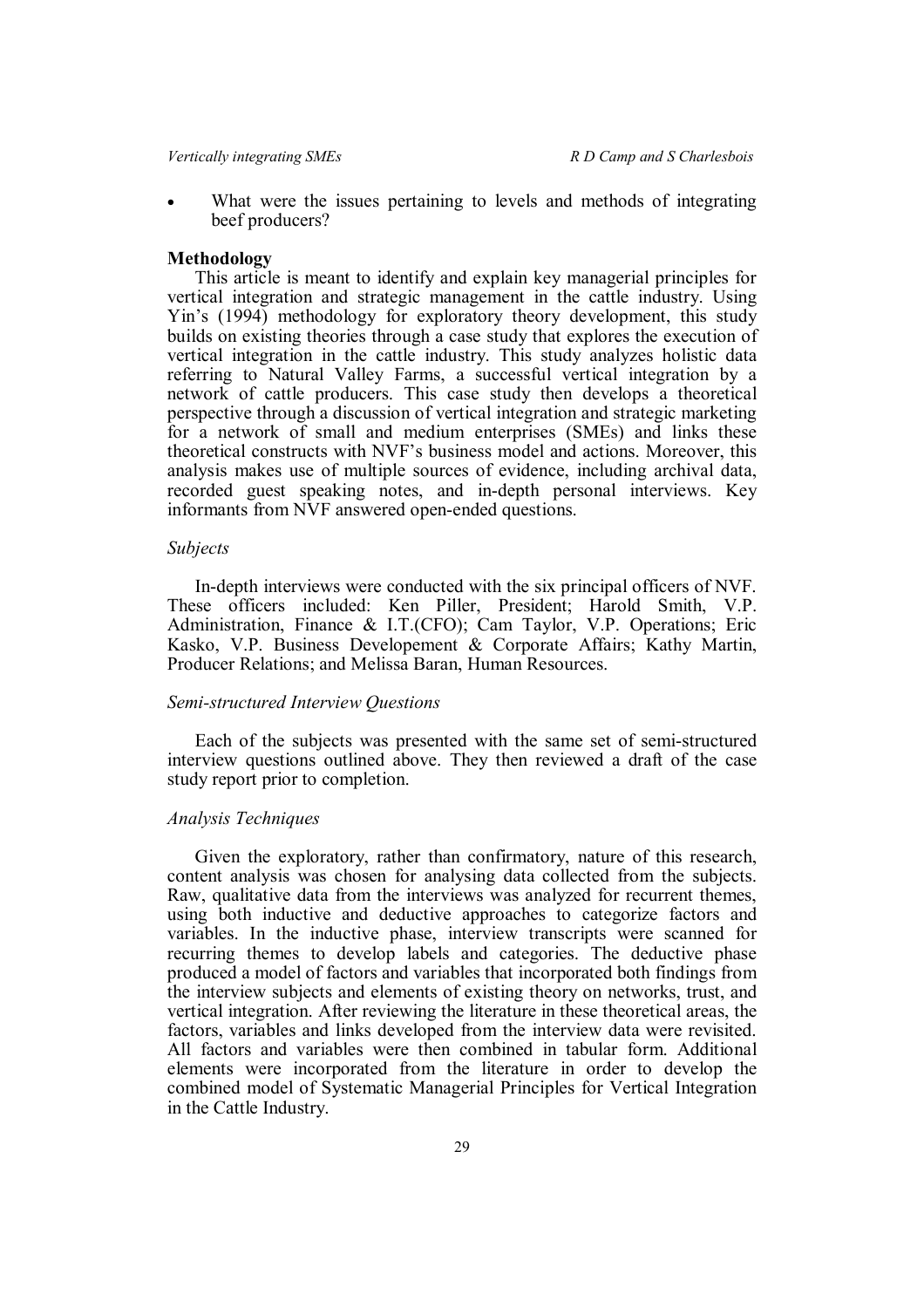## **Findings and Analysis**

#### **The Canadian BSE crisis**

On May 16, 2003, a 6-year-old Angus cow in Alberta Canada was tested and found positive for  $BSE<sup>5</sup>$ , igniting an industry-wide crisis. Exports of Canadian beef and cattle were immediately affected as non-tariff trade barriers were enacted across the world (*Le boeuf canadien*, 2003). Most importantly, the United States (accounting for more than three quarters of Canadian beef exports) Japan, Mexico, Thailand, and other countries closed their borders to Canadian beef. Although the Canadian Food Inspection Agency (CFIA) immediately tested and ultimately destroyed 2700 cattle in Western Canada (*Le plan d'aide*, 2003), and no other cases of BSE were found, the Canadian beef industry lost access to its major markets.

The price of Canadian beef cattle plummeted. In spite of this shock, many channel members, notably cattle producers, insisted they could maintain the situation that existed prior to the crisis (Charlebois & Camp, 2006). However, the sudden, critical financial situation associated with the uncertainty of future cattle sales caused many cattle producers to feel vulnerable (Monchuk, 2003). Cattle producers blamed abattoirs, meat packers, and the government for a failed system as they realized that the current system favoured mainly mass production and exports (Pauchant & Mitroff, 2002).

This realization led to multiple initiatives to build producer-controlled abattoirs across Canada, with 31 initiatives in Saskatchewan alone (Canfax, 2005). However, only three projects (less than 0.02% of projects initiated Canada-wide) were reported to have successfully started construction and/or operations in Canada. Only two of these were fully financed by cattle producers.

Several underlying factors may have contributed to the failure of most of these initiatives. Many smaller cattle producers seem to have been driven more by mistrust of packers than by either a strategic vision for a packing operation or connections to alternative buyers. While this mistrust provides a powerful motivation to mobilise human capital and financial resources in the short term (Williamson, 1975), it creates continuing management problems (Anderson & Weitz, 1986).

Two factors seem to have contributed to the failure of these initiatives. First, these types of small start-up operations would have had very little bargaining power relative to existing packers (Dahl, 1957). Second, mistrust coincided with an absence of communication in the exchange relationships within the vertical integration. Under conditions of great uncertainty market performance is largely a function of collaboration and communication focused on prioritizing and implementing adaptation goals (Achrol & Etzel, 2003). However, aside from food traceability systems, where channel members were compelled to work jointly (Loader & Hobbs 1996), little collaboration by cattle producers was noted prior to the formation of NVF. It is likely that many of these initiatives, unlike the NVF case, failed to develop super-ordinate coordinating goals that would have allowed them to make the adaptations necessary to compete with the existing packers. (See Figure 3 for a sequence of events leading to the development of NVF's start up.)

<sup>5.</sup> This was seven years after the 1996 British report that linked BSE to the Variant Creutzfeldt-Jakob Disease.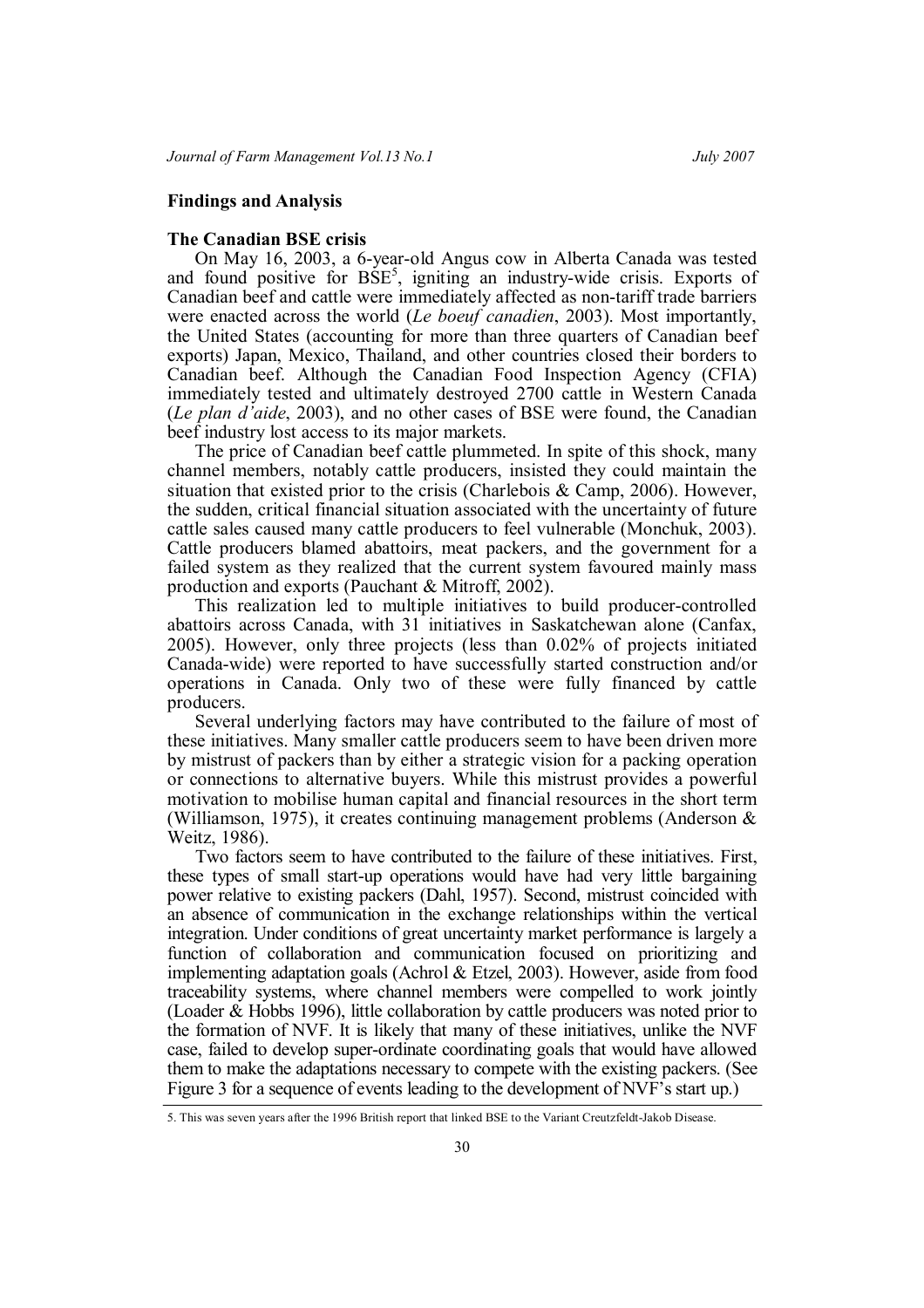

*Figure 3. Sequence of events in NVF development.*

#### **Natural Valley Farms Inc.**

Natural Valley Farms is headquartered in Wolseley, Saskatchewan, a small town of 850 people. It was founded in 2003 by Cam Taylor, Greg Larson, David Fiddler and Ken Piller with an initial investment of C\$19 million. All of the founders had been involved with the cattle industry in some capacity prior to founding NVF. To fund this project, 70 additional cattle producers each invested a minimum of \$70,000. Another 1200 cattle producers financially committed to supply the plant. Essentially this represents a vertically integrated organization coordinating and buying from a strategic alliance (see figure 4).

A processing plant adjacent to NVF's headquarters began operations in June 2005. This packing facility has a design capacity of 1200 head per week. NVF also operates a slaughtering plant with a weekly capacity of approximately 1000 head and neighbouring feedlot in Neudorf (see figure 5), a small town located about 30 kilometres northeast of Wolseley. The feedlot reduces stress for animals prior to slaughter and thereby both increases beef quality and addresses concerns raised by animal rights activists about the treatment of livestock. From Neudorf, beef products go directly to customers, but most carcasses go to the processing facility in Wolseley where they are transformed into meat products and packaged for wholesale retailers (NVF,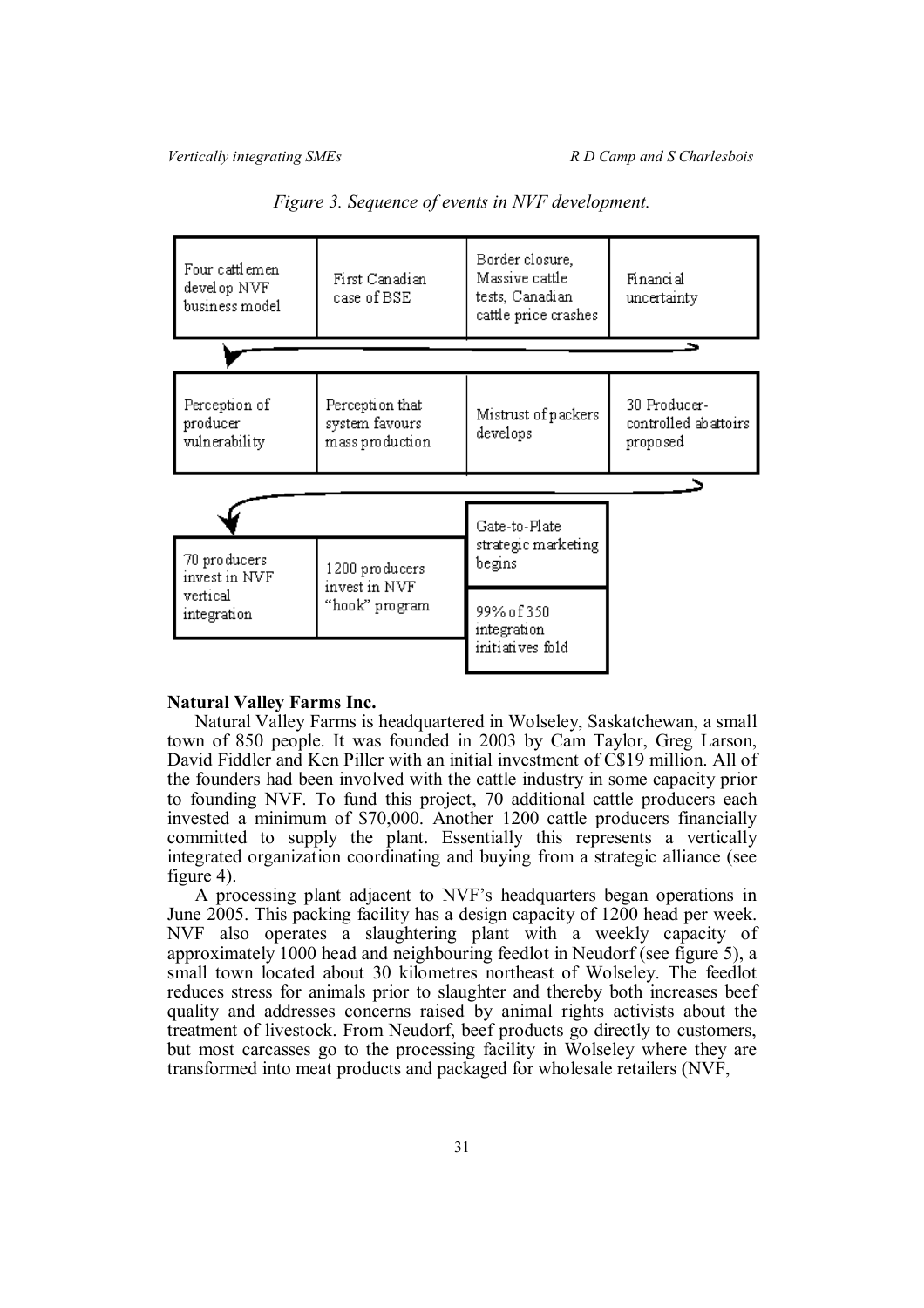*Figure 4. NVF strategic coordination.*



## *Figure 5. Natural Valley Farms business model.*

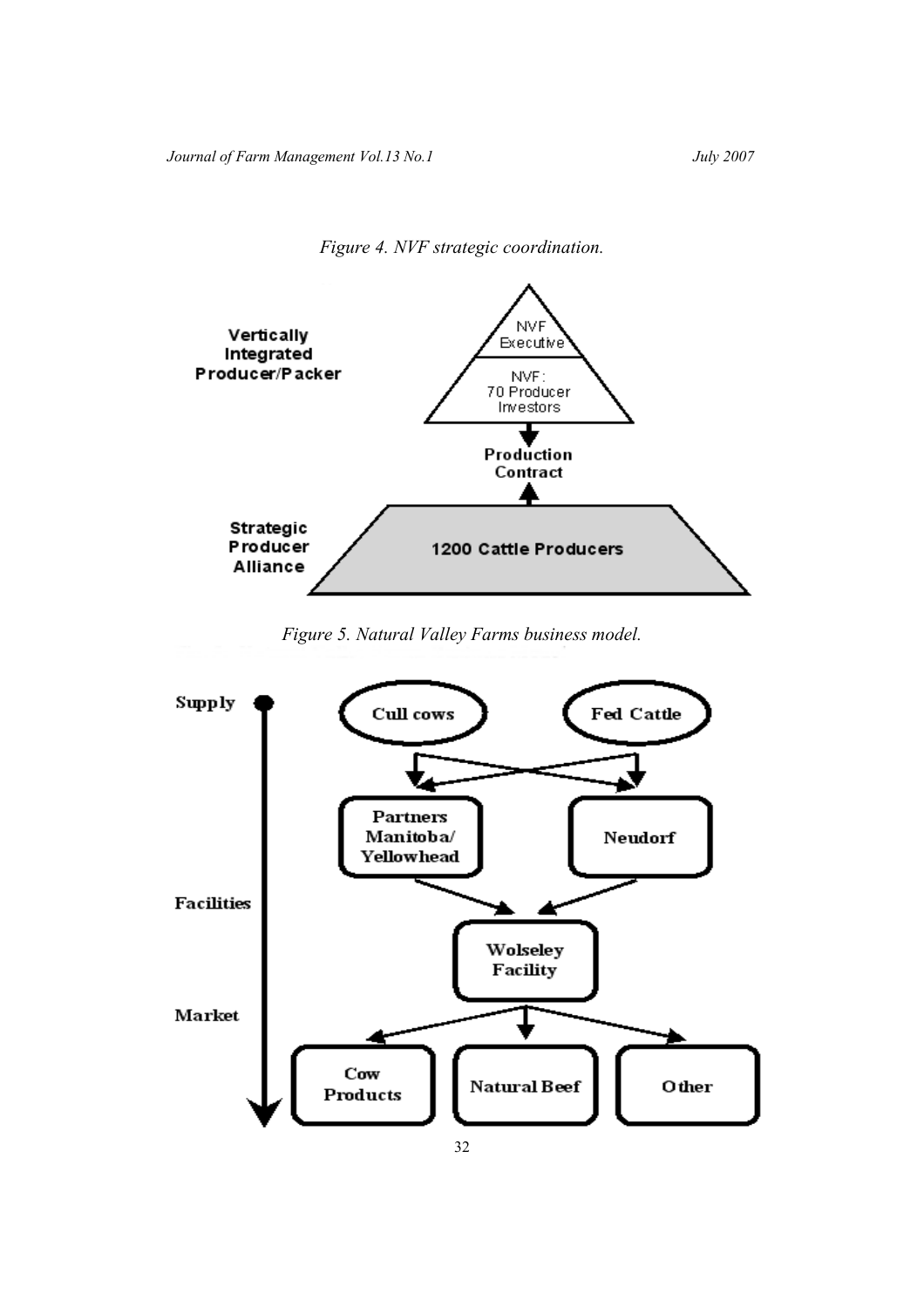2005a). NVF has developed and implemented a distinctive "Gate to plate" approach to marketing beef products in which cattle producers have extended their focus beyond simply supplying livestock to slaughterhouses<sup>6</sup>. The "gate to plate" concept allows cattle producers to trace their beef products from the farm of origin to the consumer.

Since its inception, NVF has marketed "natural beef" even though there is no recognized definition for natural beef in Canada. NVF calves go from maternal feeding onto a grain and forage diet without growth hormones, animal by-products or antibiotics. In cases where animals need to be treated with antibiotics, etc., they are marketed through standard distribution channels. Producers that pool resources with NVF also follow on-farm food safety practices of the Canadian cattle industry's "Quality Starts Here" program (NVF, 2005a).

For cattle supply, NVF relies on what they refer to as the *Cull Cow Marketing Alliance*, a business liaison between the 1200 independent cattle producers who have purchased hooks at NVF. The producer leases a "hook" from NVF for \$200-300. A "hook" simply describes space (or capacity) allocation for the slaughter plant. Each hook entitles the producer to bring one cow per year for five years (NVF, 2005b). NVF suggests that its model is financially beneficial for feedlots. These benefits include additional avenues to market, reduced risk for feedlot operators, and improved connections to markets, allowing operators to better meet long-term market needs and concerns, as through "Natural beef" marketing (Charlebois & Camp, 2006).

For cattle producers, the hook program has a number of important benefits over traditional buy/sell arrangements. For one, it guarantees a volume of supply for the marketing of animals to the customer. Second, according to NVF, the hook program allows the producer to participate in the profits of processing determined by a predefined percentage split between the producer and NVF. The actual price is a function of beef quality, market conditions, *et. cetera*. Finally, the program significantly reduces working capital requirements, which optimizes the potential for company viability and improves profitability for all those involved through reduced interest costs (Charlebois & Camp, 2006).

The domestic market is NVF's initial target, but future plans provide for getting Hazard Analysis Critical Control Points (HACCP) certification for the American market, and European Union (EU) certification for food safety standards (NVF, 2005c). NVF is also focusing on branding to market its products in both domestic and foreign markets as having a unique set of product benefits in both the retail and food service marketplace (NVF, 2005a).

#### **The cattle industry and vertical integration**

Perry (1989) has argued that vertical integration is a function of technology, the nature of transactions, and market imperfections presented to managerial decision-makers. Vertical integration, often defined as the combination of two or more stages of a production-marketing chain under a single ownership (Williamson, 1989), is the extent to which a firm transfers risk and controls the production of its supplies and the distribution of its

<sup>6.</sup> While leaders of the project argue that NVF would have been created in spite of the political and economic impact of BSE, they have admitted that BSE altered NVF's business model.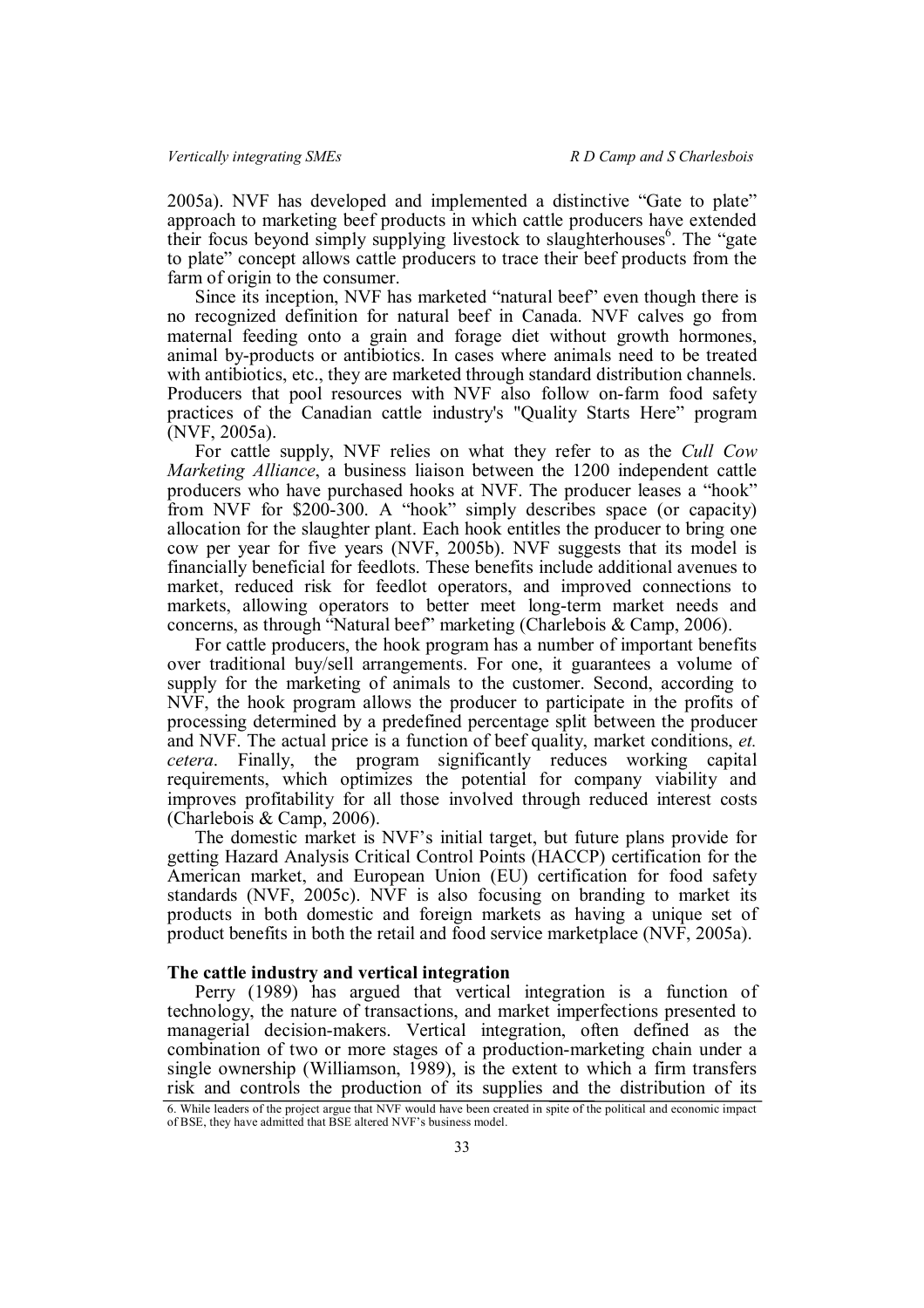finished products (Carlton, 1979; Mpoyi, 2003). Vertical integration can have many organizational benefits: reduced transaction costs within a supply chain (Williamson, 1989), economies of scale, bargaining power counterbalances, enhanced information sharing that can lead to innovation and differentiation, better defense mechanisms against foreclosures, and more evenly distributed risk allotment across the supply chain (Lawrence, Rhodes, Grimes & Hayenga, 1997). Key integration issues raised by the respondents in relation to the research are summarized in Table 1, below.

| Table 1. Key responses to primary research questions re beef producer |  |  |  |  |  |
|-----------------------------------------------------------------------|--|--|--|--|--|
| vertical integration and strategic marketing.                         |  |  |  |  |  |

| Research                                              | Source                                                                                                                                                                                                                                                                                                                                                                                                                                                                                                                                                                                                                                                                                              |                                                                                                                                                                                                                                                                                |
|-------------------------------------------------------|-----------------------------------------------------------------------------------------------------------------------------------------------------------------------------------------------------------------------------------------------------------------------------------------------------------------------------------------------------------------------------------------------------------------------------------------------------------------------------------------------------------------------------------------------------------------------------------------------------------------------------------------------------------------------------------------------------|--------------------------------------------------------------------------------------------------------------------------------------------------------------------------------------------------------------------------------------------------------------------------------|
| question                                              | Interview subjects                                                                                                                                                                                                                                                                                                                                                                                                                                                                                                                                                                                                                                                                                  | Literature                                                                                                                                                                                                                                                                     |
| Investment $/$<br>Financial<br>Issues                 | Mistrust leads to financial stake in integration and on-going<br>management problems in many start-up producer initiatives<br>Tiered investment: \$70,000 plus for NVF investors, \$300-500<br>per Hook for network producers<br>Business model leads to reduced working capital requirements<br>for packing operation (annual funding through "Hook" pro-<br>gram)                                                                                                                                                                                                                                                                                                                                 | Tremendous financial barri-<br>ers to entry for packing<br>operations (Charlesbois $\&$<br>Camp, $2006$ ;<br>Katz<br>&<br>Boland, 2000)                                                                                                                                        |
| Integration<br><i>Issues</i>                          | Vertical integration of $70 +$ producers to create NVF.<br>Strategic network of 1200 producers for funding, marketing<br>coordination, and production. Network forms after creation of<br>mistrust for existing packing operations as producers bear fi-<br>nancial brunt of BSE crisis.<br>NVF and network linked through production contracts.                                                                                                                                                                                                                                                                                                                                                    | Vertical integration is a<br>function of technology, the<br>nature of transactions be-<br>tween channel members, and<br>market imperfections (Perry,<br>1989)<br>Mistrust leads to ongoing<br>management problems for<br>new vertical integrations<br>(Anderson & Weitz, 1986) |
| Government &<br>Trade Associa-<br>tion<br>Involvement | Government regulation and response to BSE crisis seen as part<br>of problem. System does not protect producers.                                                                                                                                                                                                                                                                                                                                                                                                                                                                                                                                                                                     |                                                                                                                                                                                                                                                                                |
| Communica-<br>tion with<br>Producers                  | In pre-BSE context, no market signalling through beef pricing<br>to producers.<br>NVF production contracts split beef profit with producers.<br>Market price based on beef quality. Price differentials signal<br>value of producer product differentiation.                                                                                                                                                                                                                                                                                                                                                                                                                                        | Vertical integration leads to<br>enhanced information shar-<br>ing between channel mem-<br>bers involved (Lawrence,<br>Rhodes, Grimes & Hayenga,<br>1997)<br>Mistrust leads to absence of<br>information exchange be-<br>tween channel members<br>(Achrol & Etzel, 2003)       |
| Goal Compati-<br>bility & Strate-<br>gic Marketing    | Non-NVF initiatives plagued by mistrust and ongoing manage-<br>ment problems with producers. Producer / interests not seen as<br>being aligned with abattoirs/packers.<br>Lack of communication prevents attaining goal compatibility<br>for many producer initiatives.<br>Profit-sharing between NVF and network producers distributes<br>risks and rewards, creates perception of mutual fate.<br>Gate-to-plate marketing strategy provides strategic focus for<br>producer network: natural beef, food safety practices.<br>NVF profit sharing with producers aligns producers with mar-<br>ket demand and focuses producers on the benefits of a more<br>strategic approach to beef production. | Vertical integration leads to<br>bargaining power counter-<br>balance (Lawrence, Rhodes,<br>Grimes & Hayenga, 1997)<br>Vertical integration leads to<br>more equally distributed risk<br>allotment within market<br>channel (Lawrence, Rhodes,<br>Grimes & Hayenga, 1997)      |
| Overcoming<br>Scepticism $\&$<br>Uncertainty          | Most post-BSE producer initiatives driven by mistrust rather<br>than strategic vision.<br>Producer participation in profits (pre-defined percentage split of<br>market price for beef).<br>NVF founders long-time involvement in cattle industry.<br>Financial involvement of NVF and network producers.                                                                                                                                                                                                                                                                                                                                                                                            |                                                                                                                                                                                                                                                                                |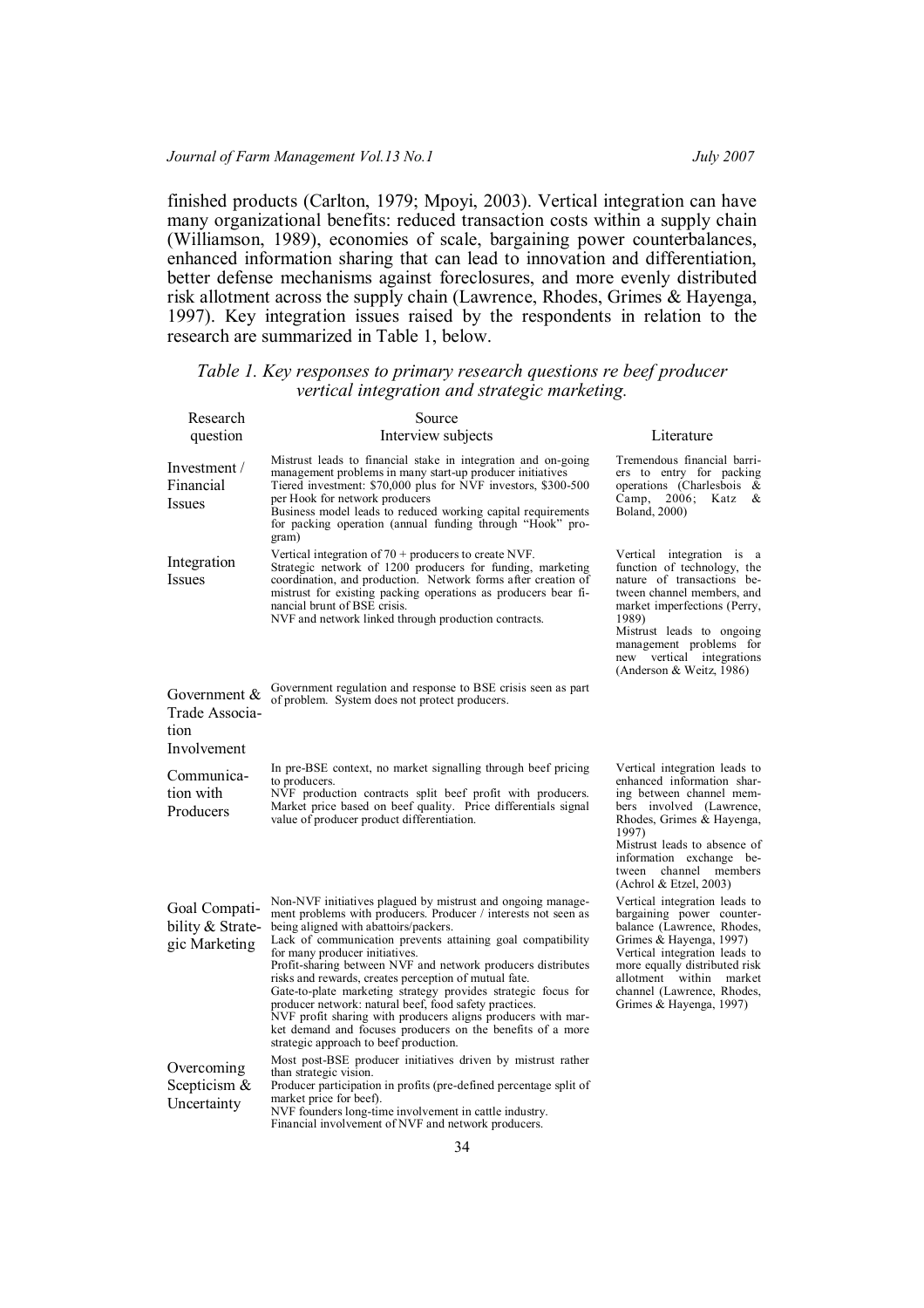## **Barriers to Vertical Integration by Cattle Producers**

Although feedlots did not control the transaction process with packers, they seemed to be at ease with this arrangement prior to the 2003 BSE crisis, even though the feedlot / packing intersection is the point "in the entire production and distribution chain where [vertical integration] would have the greatest chance of reducing risk and uncertainty and enhancing profits or gains" (Jensen*, Kehrberg, & Thomas,* 1962: 380). The following section explains why vertical integration may not have been a natural strategic option for cattle producers. As stated by Charlebois and Camp (2006), traditionally, cattle producers have operated essentially as price takers, meaning that altering their rate of production and sales does not affect the market price of their product (Spriggs & Isaac, 2001). Cattle producers transact with a few oligopsonistic packers who dominate the market. This concentration often leads to collusion among packers so that prices are set by agreement rather than by the operation of the supply and demand mechanism.

There are also significant barriers to entry for new competitors. Food safety concerns create major financial, environmental, and bureaucratic barriers to starting a federally licensed beef packing plant (Charlebois  $\&$ Camp, 2006). The capital required for starting a federally inspected slaughterhouse and packaging plant in North America can be prohibitive. In  $1996$  a large<sup>7</sup> cooperative partnership between all segments of the beef industry value chain in the United States needed \$100 million USD to start US Premium Beef Ltd (Katz & Boland, 2000). In addition, both provincial and federal governments in Canada frequently revise food safety regulations, making the task even more difficult.

Prior to the BSE crisis cattle producers did not appear to perceive their level of asymmetric market dependence on meat packers, the financial risks associated with that dependence (Beier & Stern, 1969; Heide & John, 1988; Kumar, Scheer & Steenkamp, 1998; Stern & Reve, 1980) or possible alternatives to that dependence. The BSE crisis may have led cattle producers to an increased perception of that dependence and its associated financial risks. This perception in turn seems to have encouraged cattle producers to enhance performance by creating Natural Valley Farms and thereby improve their dependency position within the market chain (Heide & John, 1988).

Dependency may be implicit for cattle producers. Prior to the BSE crisis they appeared to be oblivious to systemic dependencies, which might be a function of cattle producers' role as price takers. Interviews with ranchers indicated that most cattle producers tender to the highest bidders, or auction directly to the purchasers that form an oligopsony. Neither these trading practices nor the interview results necessarily imply that cattle producers perceive themselves to be dependent upon interorganizational relationships within a supply chain. However, prior to BSE cattle producers exported the majority of their livestock to one foreign market, the United States, increasing their dependency. Until the BSE crisis there were no plans in place to focus on other markets to lessen dependence on one foreign market (Charlebois & Camp, 2006).

<sup>7.</sup> NVF is a relatively small operation. In 2006, the cost to open the new Rancher's Beef Ltd. packing plant in Balzac, Alberta was approximately \$40 million (Calgary Herald, 2006).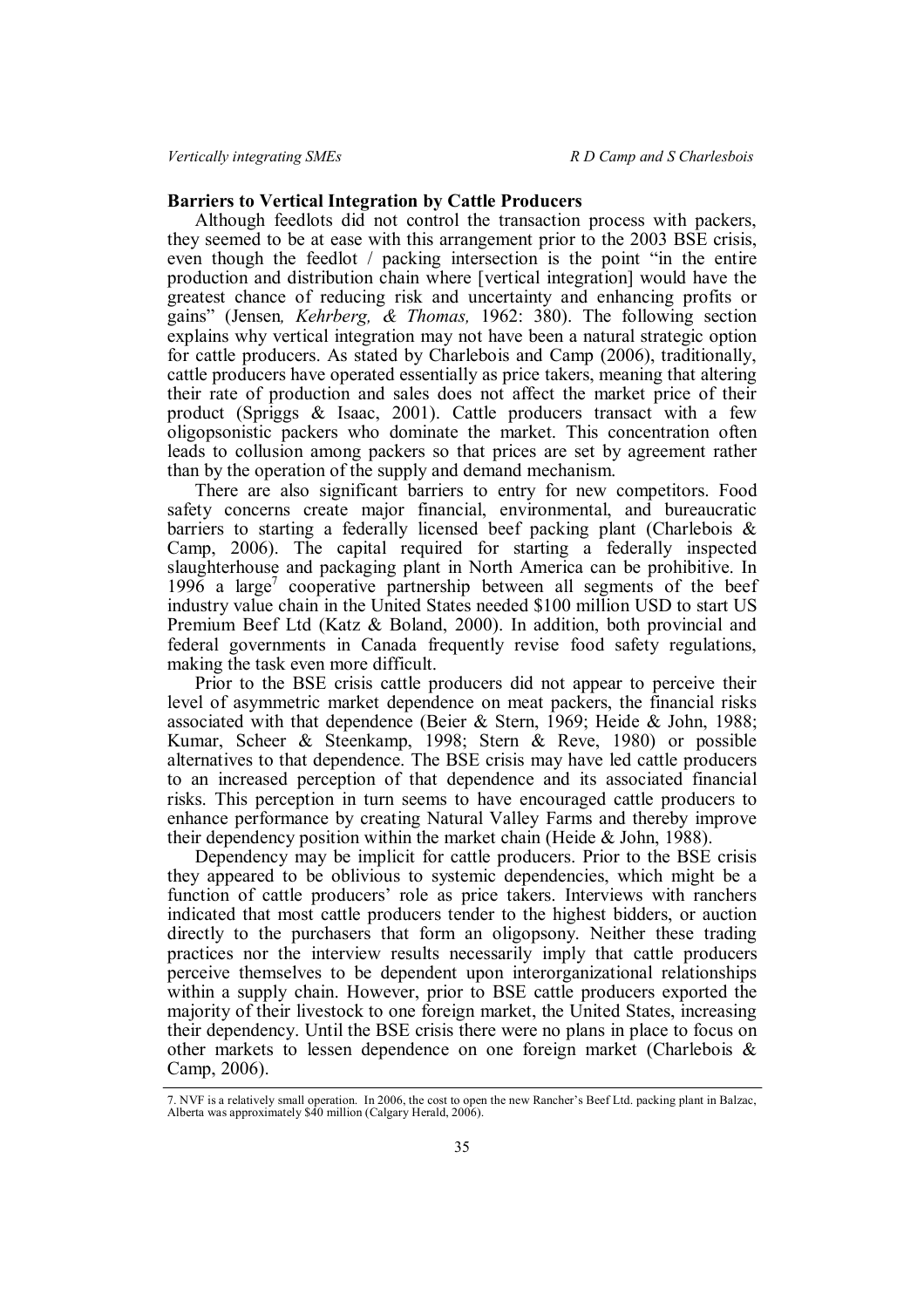*Table 2. Perceived barriers to vertical integration by beef producers.*

## **Market Factor Producer Perception**

- ALTERING rate of production / sales does Low producer efficacy to affect change not affect market price of their product
- MAJOR financial, environmental, bureaucratic barriers to starting a federally beyond means of cattle producers licensed beef packing plant
- 
- Capital requirements for market entry
- Dependency on packers implicit Lack awareness of dependency and risk
	- vis-à-vis packers

## **Managing cattle industry vertical integration to promote strategic marketing**

While the BSE crisis seems to have triggered efforts to decrease dependency on pre-existing channel relationships, NVF and its members were focused more on long-term strategic objectives than on the uncertainties created specifically by BSE. Domestic consumers were their core marketing priority at the outset. In addition, future plans were set in motion to create a strategy to seek other foreign markets, including the European Union (Charlebois & Camp, 2006). Plans for a natural beef operation were made well before May 2003. This suggests that the influence of BSE crisis might have had a greater impact on NVF's strategic network of cattle producers who purchased hooks in advance than on the producers directly involved in the vertical integration, such as NVF's founders (Charlebois & Camp, 2006).

This impact on the network of cattle producers may have enabled NVF's founders to implement their more strategic approach to cattle production and marketing. This factor is important because NVF is more than just a single company vertically integrating cattle production and meatpacking. Instead, it appears to be a focal firm (Dautzenberg & Hanf, 2006) coordinating a network of over 1200 small businesses (see Fig. 3). Human and Provan (2000) found that forming and maintaining such multi-firm networks is a very complex, little understood process, requiring "direct interactions among many member organizations that may never have interacted with one another before" (2000: 327) and who may not initially see the value of such collaboration. As they observed,

In SME networks, many member firms are themselves young and evolving and often are reluctant to establish a web of cooperative but uncertain external commitments…. The firms in our networks had to learn to accept the idea that cooperative interaction could create benefits for them and for the network as a whole (Human & Provan, 2000: 340).

In industry cultures prizing independence, competitiveness, and a belief that "sharing is bad," the benefits of horizontal collaboration are not intuitively obvious (Human & Provan, 2000). Without focusing participants on these benefits, networks tend to disintegrate in a relatively short time. In the BSE situation, the crisis seems to have focused cattle producers on an unambiguous set of benefits associated with a more strategic approach, allowing them to overcome traditional barriers to collaboration and cooperation and to participate in the formation of NVF and its producer network. Through the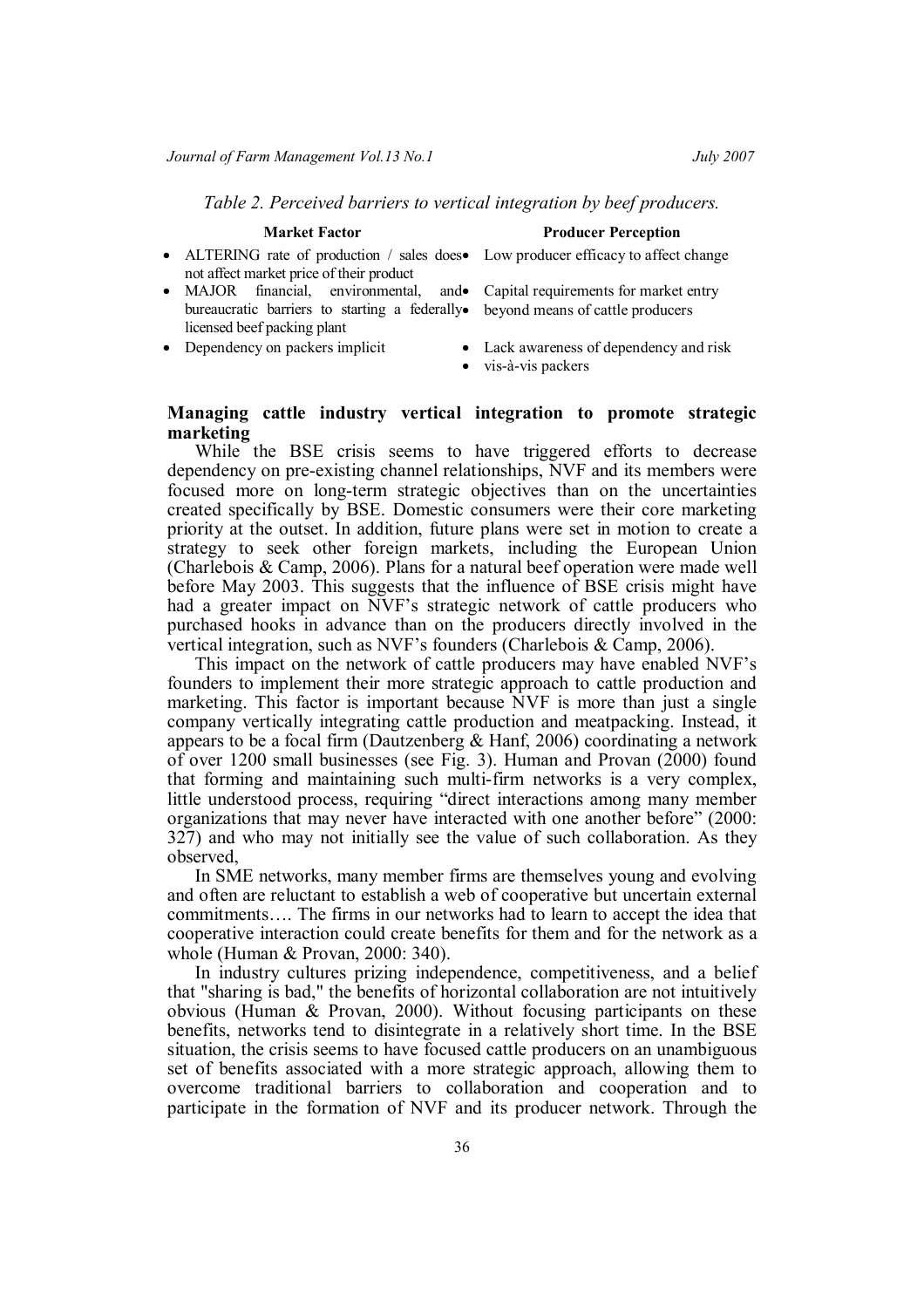information contained in the BSE crisis, NVF overcame many managerial hurdles that are inherent to the cattle industry and collaborative networks of small and medium-sized firms, making this case study atypical for small businesses (see Table 1).

However, as prior researchers and theoreticians have pointed out, the multiple relationships within these networks need to be managed in order for the network to remain intact (Golicic, Foggin & Mentzer, 2003). The benefits of these strategic networks can only be realized if the participants believe that the network relationships will last (Golicic & Mentzer, 2006). Relationship continuity, in turn, is a function of the belief that the participant's needs will be fulfilled by the actions of other parties in the network and that these other parties have integrity and benevolence (Golicic & Mentzer, 2006). To achieve this, members of the focal firm need to help network members manage relationship magnitude (Dautzenberg & Hanf, 2006), the extent to which relationships between network members are close (Golicic & Mentzer, 2005). This management involves increasing members' awareness of the resources and capabilities available to members through the focal firm and other network members, benefits to be received from participation in the network, the availability of increased consumer information from the network, the importance of members to the network, interpersonal relationships between members, and the similarity of goals and strategies for network participants (Golicic & Mentzer, 2005).

Basic marketing functions of cattle producers are ritualistic in nature, relying on routinized behaviours such as daily coffee meetings, trips to the store, *et cetera*. In addition, marketing literature (Alderson, 1965) tends to assume that the managerial and socio-economic processes of markets progress in a relatively steady state. However, environmental uncertainties mandate that marketing functions and processes be dynamic and affect markets. NVF established itself early on as a solution to market uncertainty, even before the crisis started in 2003. Our data suggest that the behavioural rituals piloted by NVF (e.g., standard behaviours across the network, such as feeding cattle at 11:00 a.m. and annual shareholder meetings) offered an adaptive mechanism those cattle producers used to overcome market knowledge deficiencies. With knowledge versatility, founders were able to draw many cattle producers to one common endeavour. In this way they were also able to manage relationships between producers within the strategic alliance.

Our analysis of this case suggests several elements for successfully leading networks of SMEs to pursue a more strategic marketing orientation. One is that crises can be used as leverage for goal compatibility. NVF started its project prior to May 20, 2003, but it astutely used the BSE crisis to have individual small businesses commit to a common goal. Time was of the essence, and NVF put forth a plan that was quickly executable. Capital magnetism also played a major role in the short-term accomplishments of NVF. Even though many cattle producers were in financial distress, NVF had an accessible financial plan that could draw small businesses with various pecuniary resources. Its start-up costs were meagre compared to other initiatives, where the initial costs often exceeded \$50 million. Also, many investors and prospects were comforted in looking at long-term objectives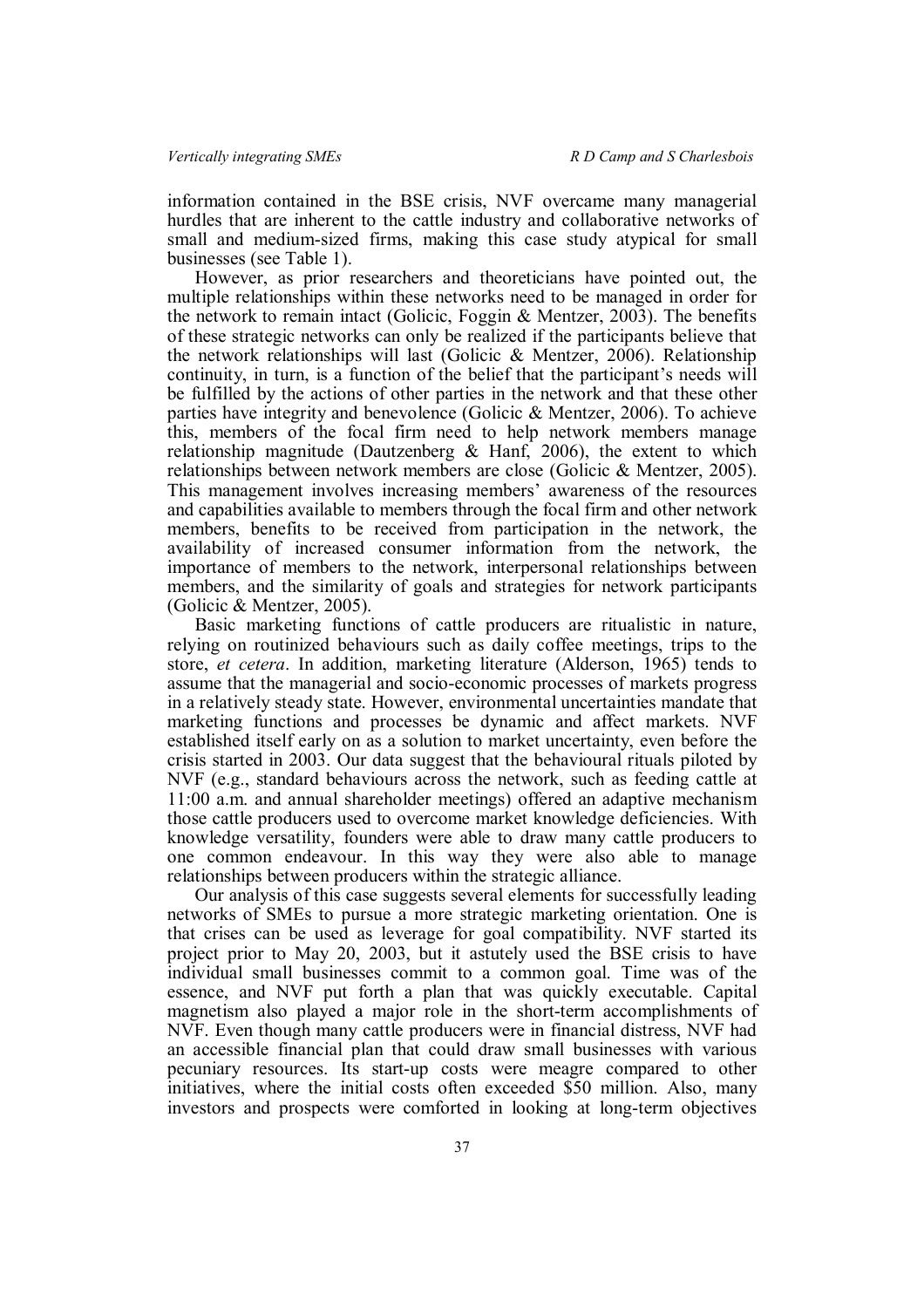concurrent to the project to alleviate supply concerns and uncertainty. One supply alleviation practice included in the program was the hook program, as previously discussed. Finally, NVF focused on developing domestic niche markets and building brands for the future as a first step.

NVF will eventually decrease its domestic market dependence by being HACCP and EU certified and diversifying its targeted foreign markets when it is ready to export. At that time, NVF will be certified to export to more markets around the world than any other meat processing plant in Canada. NVF's business model is not dependent upon Canada's trade partners, and adopts a marketing approach on predictable and controllable parameters only.

As for vertical integration, with its business model, NVF was also able to contain the impact of mistrust and market dependence within the supply chain. It first built a business model adapted for a mature industry by planning to sell a brand such as "Natural Beef" that provides premium products with added value. Other cull cows and beef parts will be marketed to fit new niche markets. Second, NVF tailored its corporate structure to the industry: cattle producers themselves established NVF in rural Saskatchewan, with facilities next to feedlots to reduce stress for animals prior to slaughter. Segments within the production part of the current supply chain are reflected in the NVF model. Third, producers involved with NVF raise beef without the use of growth hormones or animal by-products, thus creating meaningful market heterogeneity based on product attributes desired by consumers from the meaningless heterogeneity associated with a market based on more than 1200 independent cattle producers. Finally, revenue sharing programmed by NVF reduced the potential for mistrust among dyadic relationships within the supply chain. The "gate-to-plate" adage was pushed to the limit, thus increasing control and building trust across the supply chain.

### **Conclusion**

Cattle producers always have had to cope with market failures. BSE made market imperfections more apparent. The creation of NVF is a result of a wellgroomed strategic marketing scheme designed to attain a higher degree of vertical integration. It became an adaptive mechanism for strategic change. Although many cattle producers wanted to facilitate the production of consumer-oriented products while at the same time achieving cost reductions through more efficient production before the BSE crisis, the achievement of such a project came after May 20, 2003, when the Canadian beef industry was hit by international embargoes on its products.

Although this paper describes the case of a particular venture situated in the context of the Canadian cattle industry, the lessons and conclusions drawn from this case appear to be relevant to cattle producers in many countries. Issues regarding strategic marketing of beef have been raised in the context of the United States (Saghaian, Meyer & Spaulding, 2006), New Zealand (Sligo, Massey & Lewis, 2005), Germany (Dautzenberg & Hanf, 2006), Georgia (Ubilava, 2006), and Brazil (Conejero, Saab & Martinelli, 2006), among other countries in recent years. In addition, most of these authors describe situations in which most cattle producers work as SMEs who are dealing with limited market information and the lesser end of asymmetric power relationships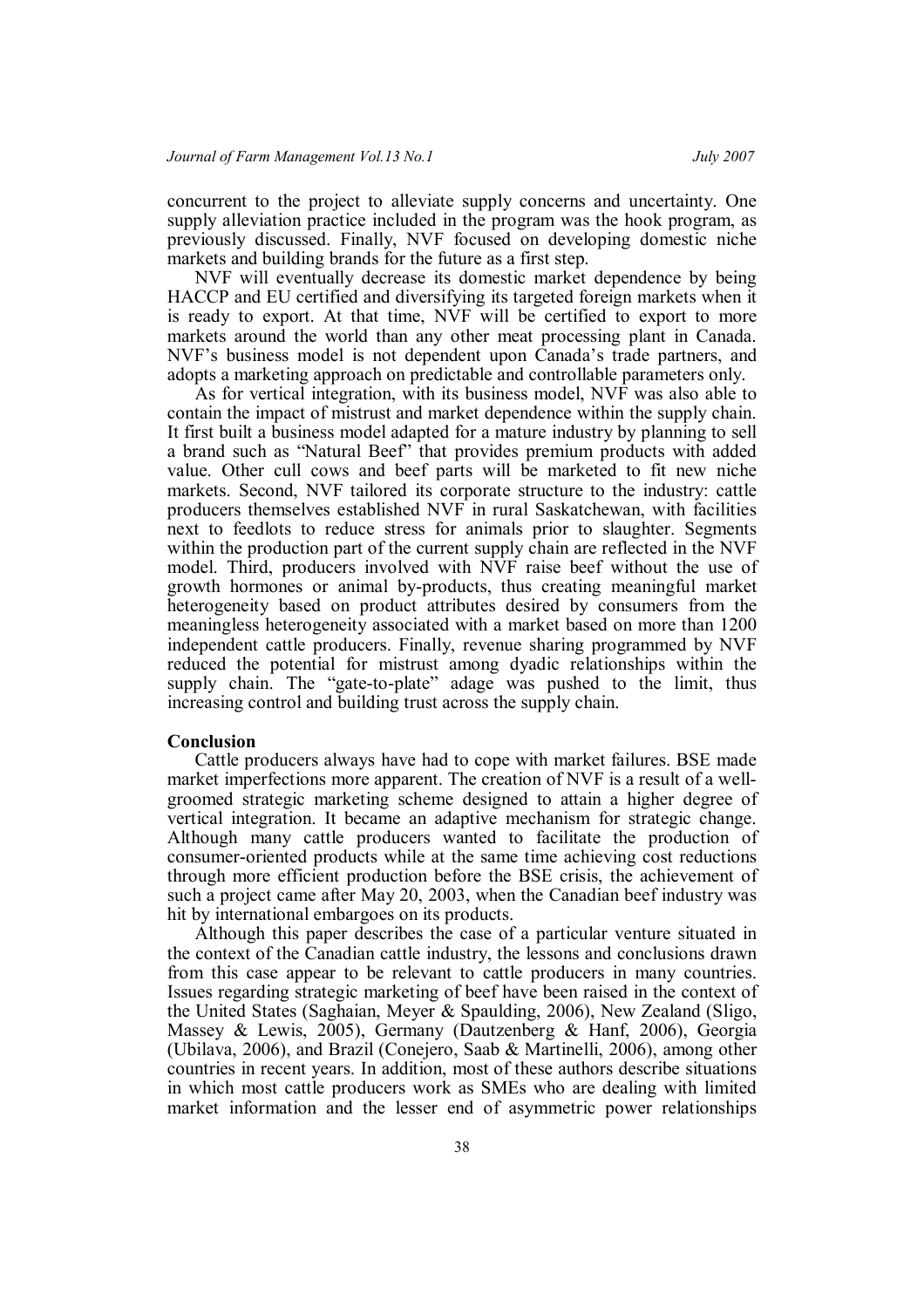within their market channels.

In this case study, we have identified some key strategic and managerial principles that can be applied to a thriving vertical integration endeavour in the cattle industry. History has proven that such an undertaking is taxing. Nevertheless, the evidence of NVF's business model shows that environmental uncertainty can facilitate vertical integration projects in the cattle industry, given the right strategic doctrine. A common goal or purpose amongst network participants is far more powerful than the spirit of survival in an uncertain environment. Evidence also shows that marketplace wisdom can perhaps lead to less dependency within a marketing system.

In considering the case of NVF, it would then seem that the analysis of the grounds for vertical integration are formally indistinguishable from the concept of strategic marketing. However, it is very unlikely that the structural realignment caused by BSE in the Canadian cattle industry will ultimately result in fewer, larger feedlots with closer marketing ties to packers and consumers. Vertical integration will create winners and losers among traditional cattle producers. Feedlots with larger scale operations and the technical know-how to meet rigorous product requirements with current packers will thrive in the new beef market. Many smaller businesses will be crowded out. Since more food safety crises are likely to happen again in the future, clear challenges become apparent. Small feedlots might learn from the NVF experience and become more efficient by driving a consumer-oriented agenda for higher quality with added value. Key lessons are summarized in Table 3, below.

#### **Implications for Future Research**

NVF offers a unique perspective in a case study where cattle producers were successful with their vertical integration strategy. This case study, however, does not include cases where cattle producers were not so successful. Key informants for those cases are difficult to contact, as many have gone on to other endeavours and business operators rarely want to recollect failures. Micromanagement facets like leadership, and capital and risk management that might have had an impact on the overall project, were also not considered in our survey due to the nature of our macro approach.

In addition, a dyadic relationship in times of uncertainty cannot be analysed in isolation. To analyse only one small business, making a strategic decision of compelling magnitude such as vertical integration in times of uncertainty can be arbitrary. Such a punctuated context creates temporal sampling problems. With food safety and relational exchange, we would need to consider other relationships within a supply chain. Instead of only considering environmental uncertainty in a dyadic relationship, the macro-environment of the supply chain should also be incorporated, as well as ways for communicating market information through that chain. Future research should be developed to address these concerns. In addition, studies should be conducted that test the conclusion that increasing cooperation between beef producers outside the context of a vertical integration would increase information exchange, awareness of market issues, and the strategic focus of beef producers.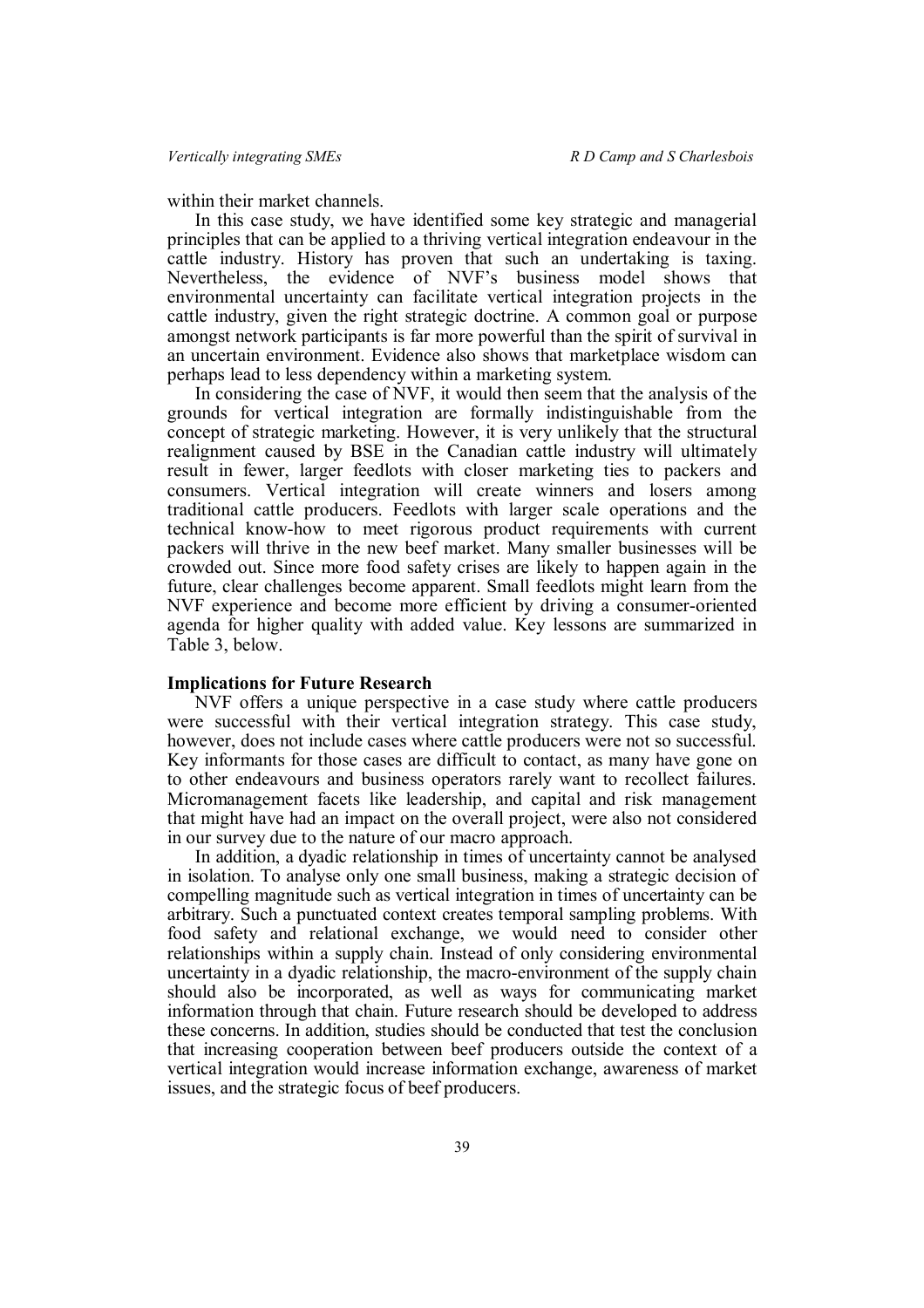# *Table 3. Systematic managerial principles for vertical integration in the cattle industry.*

| <b>Conceptual elements</b>                       | Managerial principles for vertical<br>integration in the cattle industry                                                                                | <b>Natural Valley Farms</b>                                                                                                                                                                                                                                                                                                                                                                       |
|--------------------------------------------------|---------------------------------------------------------------------------------------------------------------------------------------------------------|---------------------------------------------------------------------------------------------------------------------------------------------------------------------------------------------------------------------------------------------------------------------------------------------------------------------------------------------------------------------------------------------------|
| Increased<br>Integration,                        | Control through Vertical leverage for goal compatibility (Celly $\&$ compatibility amongst members<br>Strategic Frazier, 1996)                          | Producer Use environmental uncertainty as a BSE provided a context favourable to goal                                                                                                                                                                                                                                                                                                             |
| Alliances,<br>and<br><b>Production Contracts</b> | financial<br>difficulty<br>(Perry,<br>1989.<br>Lawrence et al., 1997)                                                                                   | Create capital magnetism and proper NVF was a financially modest project. Over<br>sharing of financial risks for members in 1300 cattle producers invested in the project                                                                                                                                                                                                                         |
|                                                  | supply<br>concerns<br>and<br>(Sturdivant, 1966; Achrol & Stern, 1988,<br>Achrol, Reve, & Stern, 1983, den Ouden,<br>Dijkhuisen, Huine & Zuurbier, 1996) | Focus on long-term objectives to alleviate Each hook entitles the producer to reserve<br>uncertainty space for one cow per year for five years                                                                                                                                                                                                                                                    |
|                                                  | parameters only (Achrol $\&$ Etzel, 2003)                                                                                                               | Have a marketing approach on predictable Business model not dependent upon the U.S.<br>border reopening or staying permanently<br>closed to foreign markets; focus on domestic<br>Seeking<br><b>HACCP</b><br>markets.<br>and<br>EU<br>certifications to diversify aimed foreign<br>markets, lessening market dependence with<br>U.S.                                                              |
|                                                  | by a crisis (Elliott, Smith & McGuines, that was quickly executable<br><b>2000</b>                                                                      | Manage the constriction of time provided Time was of essence, and NVF put forth a plan                                                                                                                                                                                                                                                                                                            |
|                                                  | appropriating final economic gains from participants<br>improved beef to cattle producers                                                               | Align incentives to increase guarantees of NVF established a profit-sharing scheme for all                                                                                                                                                                                                                                                                                                        |
|                                                  | Manage multiple relationships within the NVF had knowledge versatility<br>network (Golicic & Mentzer, 2005)                                             |                                                                                                                                                                                                                                                                                                                                                                                                   |
| Strategic Marketing                              | mature industry (Mpoyi, 2003)                                                                                                                           | Build a business model adapted for a NVF plans to sell premium products with<br>added value, and use branding as a central<br>marketing strategy                                                                                                                                                                                                                                                  |
|                                                  | 2003)                                                                                                                                                   | Adapt the culture and structure of the NVF's facilities are near one another, in rural<br>business to those of the industry (Mpoyi, areas, and the design corroborates with the<br>current supply chain of the industry. NVF is<br>managed and financed by cattle producers                                                                                                                       |
|                                                  | from<br>meaningless<br>Amirani, 1997)                                                                                                                   | Create meaningful market heterogeneity Producers raise beef for NVF without the use<br>heterogeneity of growth hormones or animal by-products.<br>(Alderson, 1965; Priem, Rasheed & They have also implemented the Farm gate to<br>plate concept, as they are able to trace their<br>beef products right back to the farm of origin                                                               |
|                                                  | & John, 1988)                                                                                                                                           | Share profitability amongst segments of The hook program at NVF allows the producer<br>the supply chain, and eliminate the to participate in the profits of processing. In<br>potential for mistrust and dependence NVF's model, profits are symmetrical with<br>perceptions (Reve & Stern, 1979; Heide producers. "Gate-to-plate" concept allows for<br>more control throughout the supply chain |
|                                                  | Establish a web of cooperative but Horizontal<br>creating a beneficial network (Human & cattle producers.<br>Provan, 2000).                             | collaboration<br>creates<br>an<br>uncertain external commitments by unambiguous set of benefits for participative                                                                                                                                                                                                                                                                                 |
|                                                  | system<br>marketing<br>by<br>marketplace wisdom (Kadirov & Varey,<br>2005)                                                                              | Realize a true purposiveness of a NVF offers better access to strategic<br>attaining information related to the marketplace                                                                                                                                                                                                                                                                       |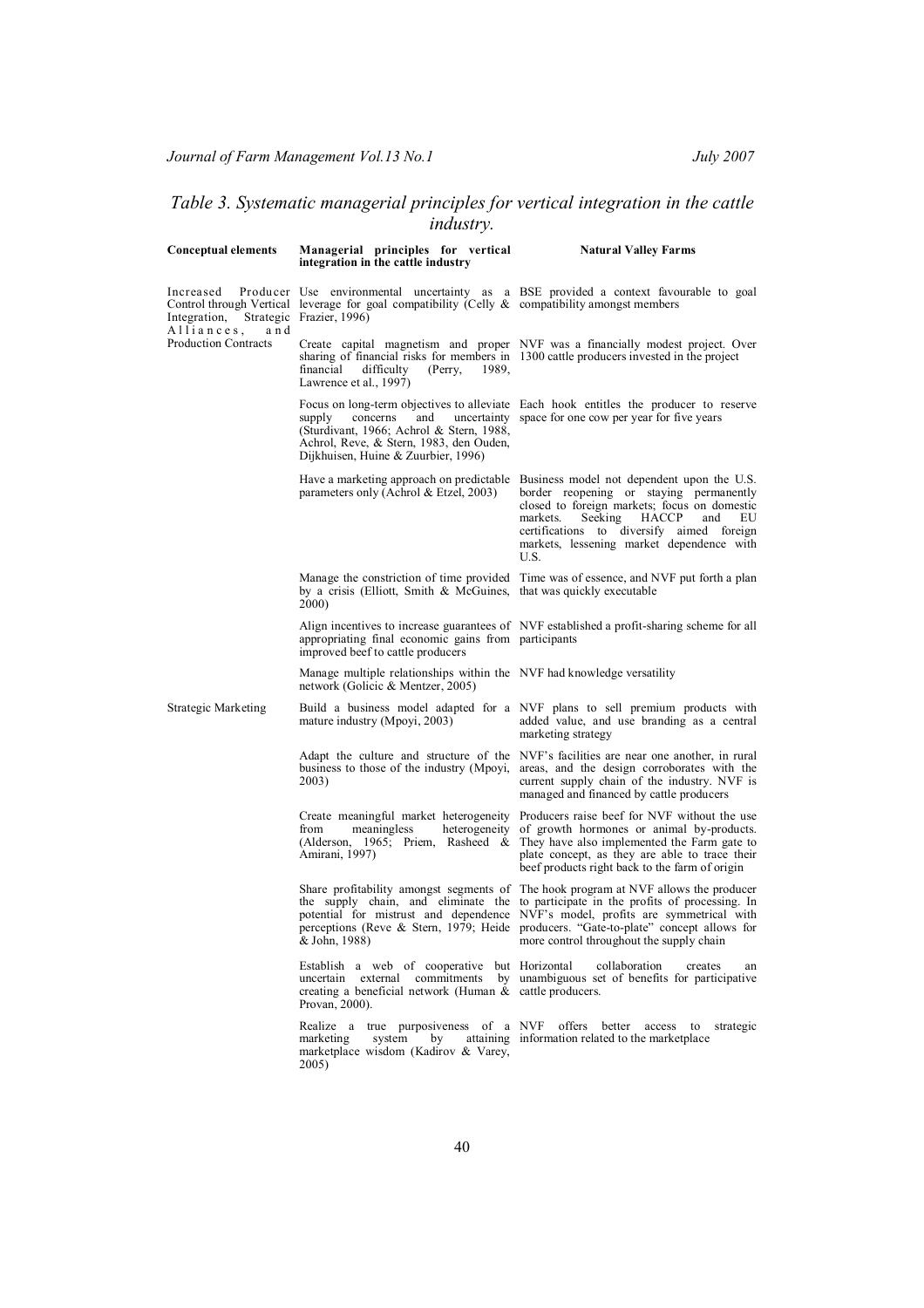## **References**

Achrol, R., Reve, T. and Stern, L. (1983). "The environment of marketing channel dyads: A framework for comparative analysis." *Journal of Marketing, 47*(4), 57-67.

Achrol, R. and Stern, L. (1988). "Environmental determinants of decisionmaking uncertainty in marketing channels." *Journal of Marketing Research, 25*(1), 36-47.

Achrol, R. and M. Etzel, (2003). "The structure of reseller goals and performance in marketing channels." *Academy of Marketing Science Journal*, *31*(2), 146-164.

Alderson, W. (1965). *Dynamic Marketing Behavior: A Functionalist Theory of Marketing.* Homewood, IL: Richard D. Irwin, Inc.

Anderson, E. and B. Weitz, (1986). "Make-or-buy decisions: Vertical integration and marketing productivity." *Sloan Management Review*, *27(*3); 3- 20.

Beier, F. and L. Stern, (1969). "Power in the channel of distribution." *In* L. Stern (Ed.), *Distribution Channels: Behavioral Dimensions*. Boston: Houghton-Mifflin Company.

Boame, A., W. Parsons, , and M. Trant, (2004). "Mad cow disease and beef trade: An update." Ottawa, ON: Statistics Canada, Agriculture Division Analytical Paper 11-621-MWE.

Le boeuf canadien se retrouve exclu des marchés les plus importants. 21 may 2003. *National News*. Saisie le 29 juin 2005 de Biblio Branchée database: <www.biblio.eureka.cc/Biblio/Frames/FrameMain.asp>. Calgary Herald. (July 17, 2006). "\$40M beef processing plant opens." Calgary Herald, 65(7): 6.

Canfax Research Services. (July 2005). *Market Situation and Update*. Calgary, AB: Canadian Cattlemen's Association.

Carlton, D. (1979). "Vertical integration in competitive markets under uncertainty." *The Journal of Industrial Economics*, 27(3): 189-196.

Celly, K. S. and Frazier, G. (1996). "Outcome-based and behaviour-based coordination efforts in channel relationships." *Journal of Marketing Research*, *33*(2), 200-211.

Charlebois, S. and R. D. Camp II. (2006). "Environmental uncertainty and vertical integration: The case of Natural Valley Farms Inc." *Proceedings of the International Food and Agribusiness Management Association's 16th Annual*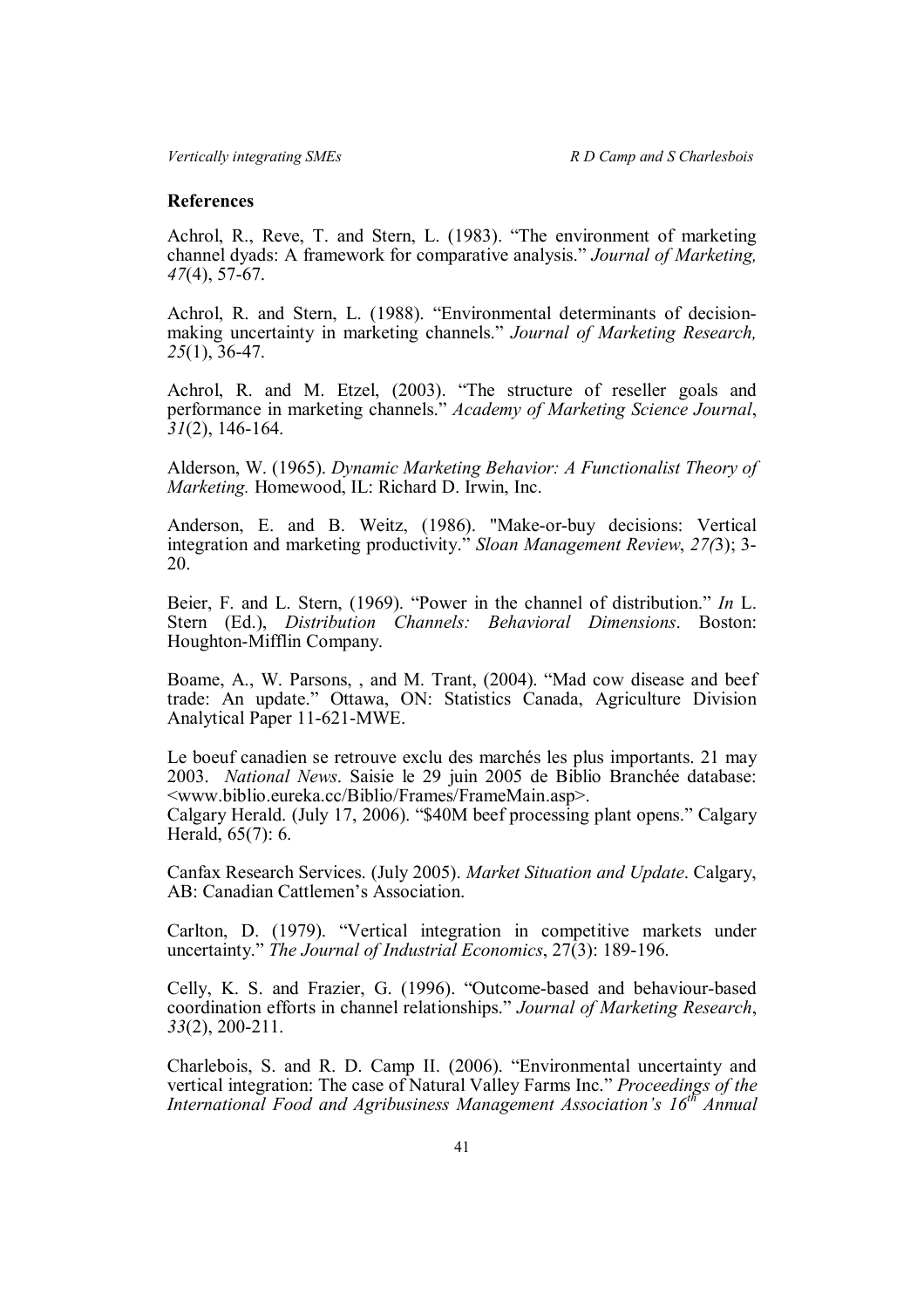*Forum and Symposium*. Buenos Aires, Argentina. June 10-13.

Conejero, M. A., M. S. B.L.de M. Saab, and D. P. Martinelli "The Cattle Beef Negotiation in the Agribusiness System." *Proceedings of the International Food and Agribusiness Management Association's 16th Annual Forum and Symposium*. Buenos Aires, Argentina. June 10-13.

Dahl, R. (1957). "The concept of power." *Behavioral Science*, *2*, 201-215. Dautzenberg, K. and J. H Hanf. (2006) "David and Goliath" – What kind of Managerial Concepts can SME Use? *Proceedings of the International Food and Agribusiness Management Association's 16th Annual Forum and Symposium*. Buenos Aires, Argentina. June 10-13.

den Ouden, M., Dijkhuizen, A., Huirne, R. and Zuurbier, P. (1996). "Vertical cooperation in agricultural production-marketing chains, with special reference to product differentiation in pork." *Agribusiness, 12*(3), 277-291.

Elliott, D., Smith, D. and McGuines, M. (2000). "Exploring the failure to learn: Crisis and the barriers to learning." *Review of Business*, *21*(3/4), 17-23.

Golicic, S. L., J. H. Foggin, and J. T. Mentzer. (2003). "Relationship magnitude and its role in interorganizational relationship structure." *Journal of Business Logistics, 24*(1): 57-76.

Golicic, S. L. and J. T. Mentzer. (2005) "Exploring the drivers of interorganizational relationship magnitude." *Journal of Business Logistics. 26* (2): 47-71.

Golicic*, S. L., and J. T. Mentzer.* (2006). "An empirical examination of relationship magnitude." *Journal of Business Logistics, 27*(1): 81 – 109.

Grier, K. (2005). "Analysis of the Cattle and Beef Markets Pre and Post BSE: Final Report to the Competition Bureau." George Morris Centre. Accessed 28 Feb. 2006. http://www.competitionbureau.gc.ca/PDFs/Cattle%20and% 20Beef%20Markets\_Industry%20Report.pdf.

Harvard Law Review. (2004). "Challenging concentration of control in the American meat industry." *Harvard Law Review, 117*(8): 2643-2653.

Heide, J. and G. John, (1988). "The role of dependence balancing in safeguarding transaction-specific assets in conventional channels." *Journal of Marketing*, *52*(1), 20-35.

Hermann, R., S. Thompson, and S. Krischik-Bautz, (2002). "Bovine spongiform encephalopathy and generic promotion of beef: An analysis for Quality from Bavaria." *Agribusiness*, *18*(3), 369-385.

Human, S. E. & K. G. Provan, (2000) "Legitimacy building in the evolution of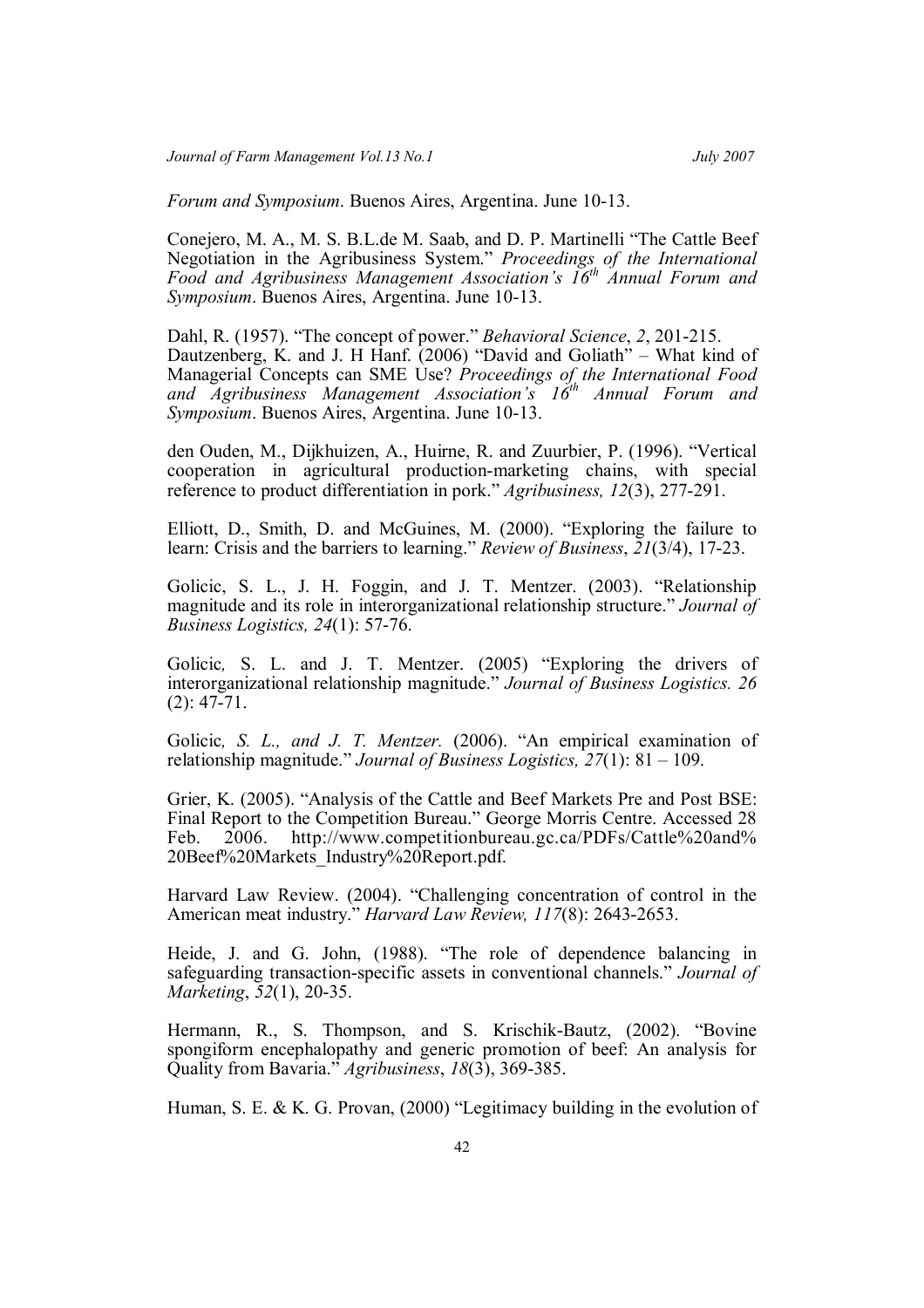small firm mutilateral networks: A Comparative study of success and demise." *Administrative Science Quarterly, 2*(45): 327-368.

Hursh, K. 2004. "One benefit from mad cow crisis." *Leader Post*, Regina, SK, Canada, May 5, pg. B4.

Jensen, H. R., E. W*.* Kehrberg*,* , and D. W. Thomas. (1962). "Integration as an adjustment to risk and uncertainty." *Southern Economic Journal, 28*(4): 378- 385

Joshi, A. and A. J. Campbell, (2003). "Effect of environmental dynamism on relational governance in manufacturer-supplier relationships: A contingency framework and an empirical test." *Academy of Marketing Science Journal*, *31* (2), 176-189.

Kadirov, D. and R.J. Varey (2005). "Marketplace wisdom and consumer experience: redefining sustainability." *Journal of Research for Consumers, 9*, www.jrconsumers.com.

Katz, J. and M. Boland. (2000). "A new-added strategy for the US beef industry: The case of US Premium Beef Ltd." *British Food Journal*, 102(9): 711-725.

Kularantna, H. D., J. D. Spriggs, , and G. G. Storey, (2001). "Beef producer attitudes for industry coordination: Empirical evidence from Canada**."** *Supply Chain Management, 6*(3/4): 119-127.

Kumar, N., L. Scheer, and J.-B. E. M. Steenkamp, (1998). "Interdependence, punitive capability, and the reciprocation of punitive actions in channel relationships." *Journal of Marketing Research, 35*(2), 225-236.

Lamb, R. and M. Beshear. (1998). "From the plains to the plate: can the beef industry regain market share?" *Economic Review – Federal Reserve Bank of Kansas City*, 83(4): 49-61.

Lawrence, J. and J. Rhodes, G. Grimes, and M. Hayenga. (1997). "Vertical coordination in the US pork industry: status, motivations, and expectations." *Agribusiness*, 13(1): 21-31.

Loader, R. and J. Hobbs. (1996). "The hidden costs and benefits of BSE." *British Food Journal*, 98(11): 26-36.

Martin, I., D. Stewart, and S.Matta (2005). "Branding Strategies, Marketing Communication, and Perceived Brand Meaning: The Transfer of Purposive, Goal-Oriented Brand Meaning to Brand Extensions"*. Academy of Marketing Science Journal*, 33 (3), 275-295.

Monchuk, J. (June 2003). Les producteurs de bœuf canadien ont besoin d'une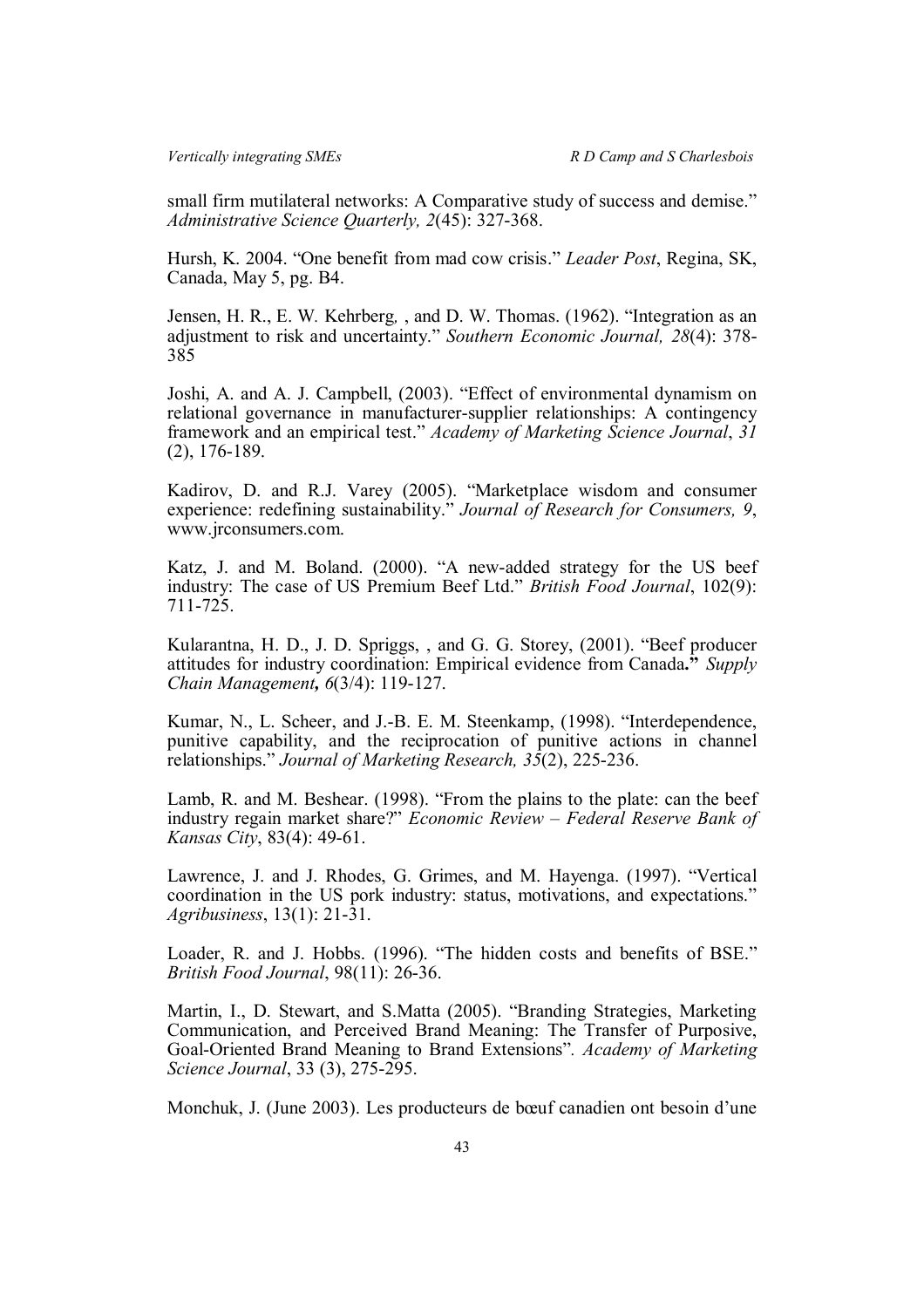aide.*National News*. Saisie le 29 juin 2005 de Biblio Branchée database: <www.biblio.eureka.cc/Biblio/Frames/FrameMain.asp>.

Mpoyi, R. (2003). "Vertical integration: Strategic characteristics and competitive implications." *Competitiveness Review*, 13(1): 44-55.

Natural Valley Farms Inc. (2005a). *Natural Valley Farms – Business / launch plan,* Corporate documents, revised February 25<sup>th</sup>, 39 pages.

Natural Valley Farms Inc. (2005b). *Schedule A – Natural Hook protocols*, Corporate documents, 2 pages.

Natural Valley Farms Inc. (2005c). *Natural Beef marketing alliance,* Corporate documents, 2 pages.

Pauchant, T. and Mitroff, I. 2002. Learning to cope with complexity. *The Futurist*, *36*(3),68-69.

Perry, M.K. (1989). "Vertical integration: determinants and effects." in *Handbook of Industrial Organization*, 1. R. Schmalensee and R.D. Willig, Eds. North Holland, New York, p.183.

Le plan d'aide pour le secteur bovin inclura des compensations et des prêts. (13 juin 2003). *National News*. Saisie le 29 juin 2005 de Biblio Branchée database: <www.biblio.eureka.cc/Biblio/Frames/FrameMain.asp>.

Priem, R., A. Rasheed, and S. Amirani. (1997). "Alderson's transvection and Porter's value system: A comparison of two independently-developed theories." *Journal of Management History*, *3*(2), 145-165.

Reve, T. and L. Stern, (1979). "Interorganizational relations in marketing channels." *Academy of Management Review, 4*(3), 405-416.

Saghaian, S., L. Meyer, and A. D. Spaulding. (2006). "Beef Safety Shocks and Dynamics of Vertical Price Adjustment: The Case of BSE Discovery in the U.S. Beef Sector." "David and Goliath" – What kind of Managerial Concepts can SME Use? *Proceedings of the International Food and Agribusiness Management Association's 16th Annual Forum and Symposium*. Buenos Aires, Argentina. June 10-13.

Sligo, F X., C. Massey, and K. Lewis, (2005). "Informational benefits via knowledge networks among farmers**."** *Journal of Workplace Learning, 17*  $(7/8)$ : 452-466.

Spriggs, J. and G. Isaac, (2001). *Food safety and international competitiveness: The case of beef*. Wallingford, Oxon, UK: CABI Publications.